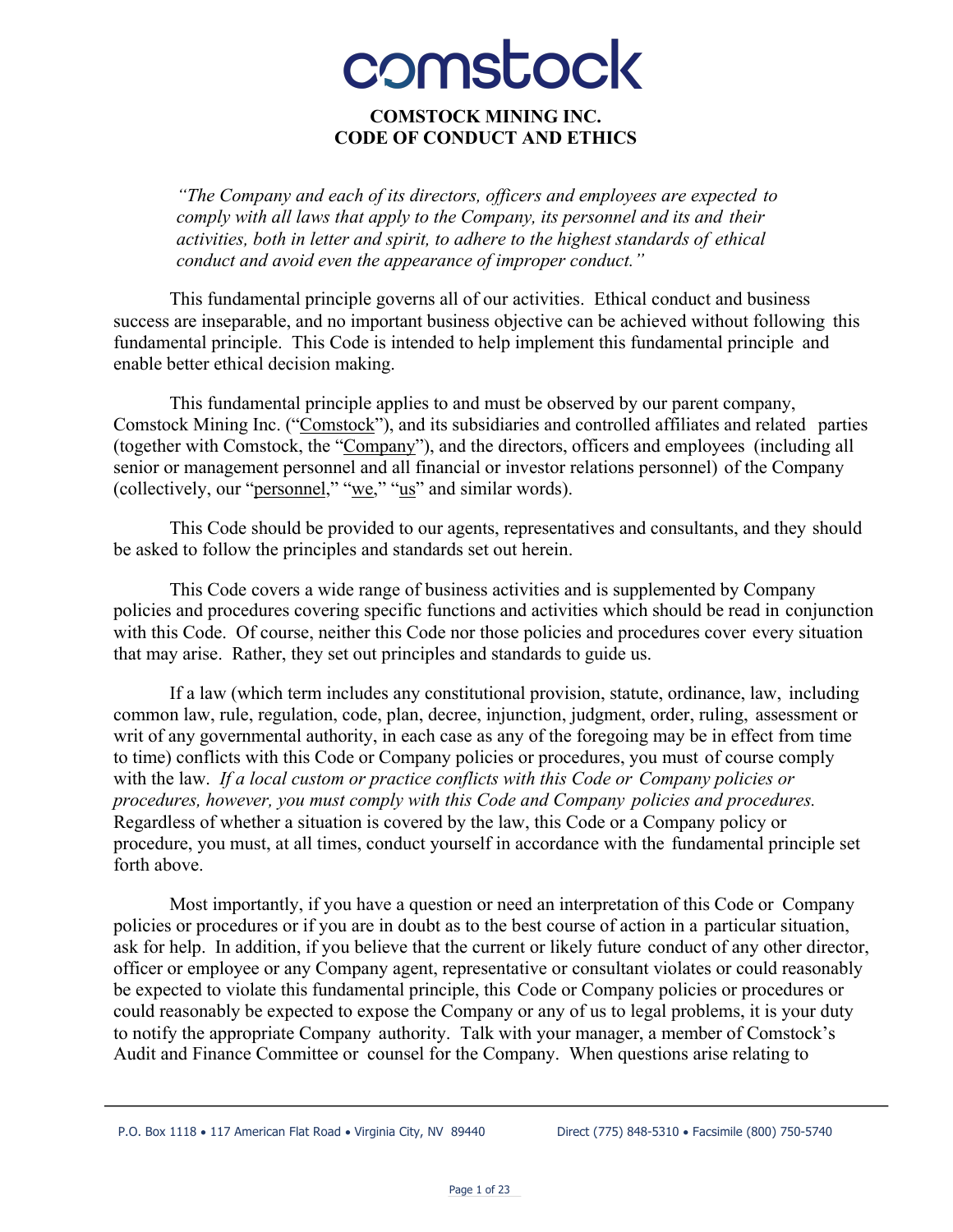Comstock's internal accounting controls or other auditing or accounting matters, you also may talk with the Company's principal financial officer or any member of Comstock's Audit and Finance Committee. You also may anonymously submit to Comstock's Audit and Finance Committee any concerns you have regarding questionable accounting or auditing matters. All necessary contact information is set forth under the section of this Code entitled "COMPLIANCE PROGRAM", under the heading "Reporting Procedures".

Retaliation for reports of actual or potential misconduct made in good faith is prohibited by the Company. Among other things, U.S. and other laws protect against retaliation against persons who provide information to (or otherwise assist in) investigations by their supervisors or the federal government as to possible securities law violations or fraud. Employees are expected to cooperate in internal investigations of misconduct.

Ethical principles are often easy to state but difficult to apply. An analytic framework is set forth in the Company procedure that relates to this Code. Nonetheless, living up to this Code must be a way of life at work. Integrity is not an occasional requirement. It erodes when it is not reinforced by practice and weakens if it is not continually and consistently applied to all situations. This Code will be vigorously enforced at every level within the Company at all times. Those who violate this Code will be subject to disciplinary action up to and including termination of employment.

This Code and the policies and procedures described in it do not constitute or create an employment contract or employer-employee relationship between the Company and any other person, including its agents, representatives, consultants, contractors or their personnel. This Code and the Company's policies and procedures are subject to change at any time.

This Code will be placed and maintained on the Company website for easy access and reference.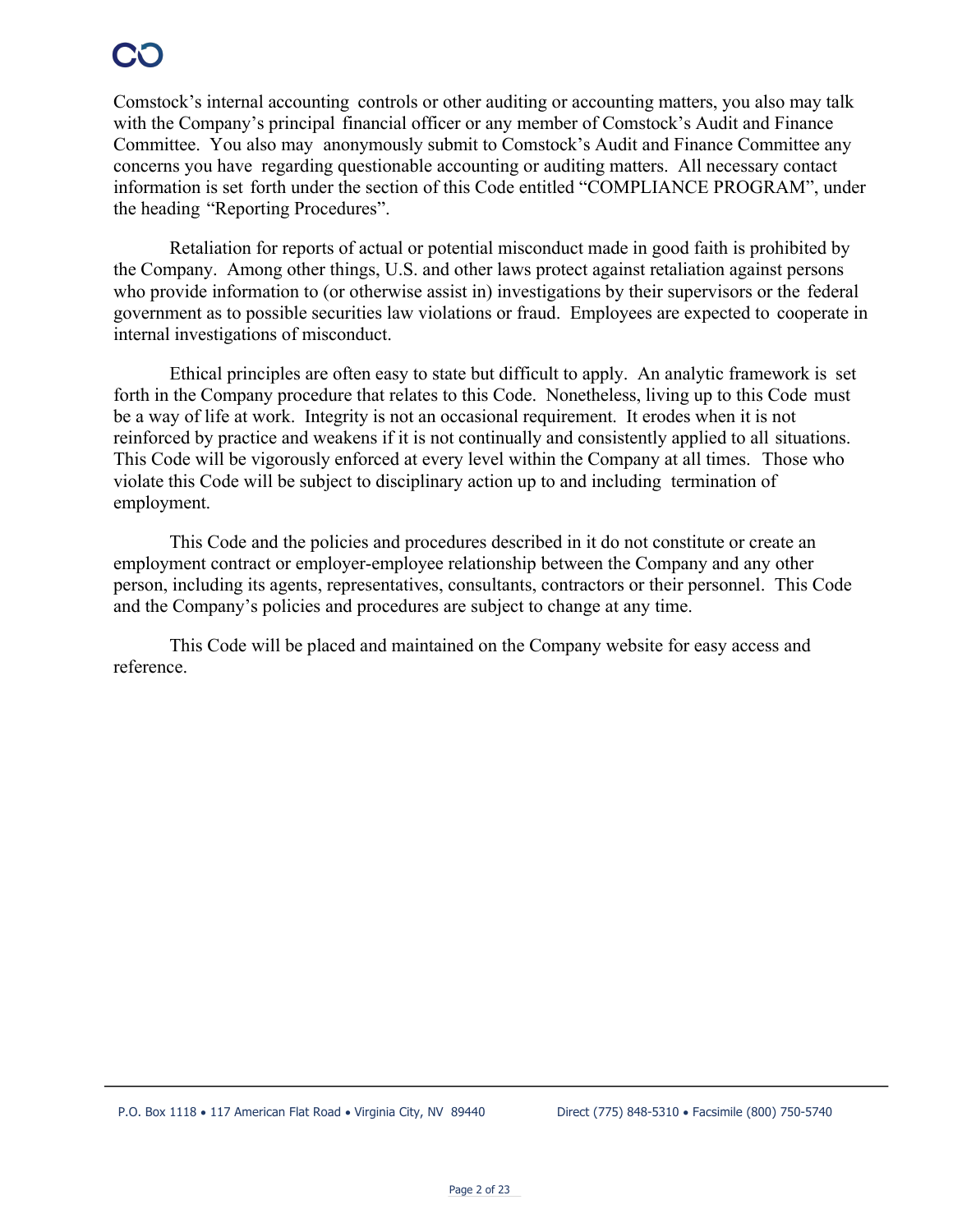### **TABLE OF CONTENTS**

### Page

| Requiring Ethical Behavior of Outside Consultants, Representatives and Agents 16 |  |
|----------------------------------------------------------------------------------|--|
|                                                                                  |  |
|                                                                                  |  |
|                                                                                  |  |
|                                                                                  |  |
|                                                                                  |  |
|                                                                                  |  |
|                                                                                  |  |
|                                                                                  |  |
|                                                                                  |  |
|                                                                                  |  |
|                                                                                  |  |
|                                                                                  |  |
|                                                                                  |  |
|                                                                                  |  |
|                                                                                  |  |

Direct (775) 848-5310 · Facsimile (800) 750-5740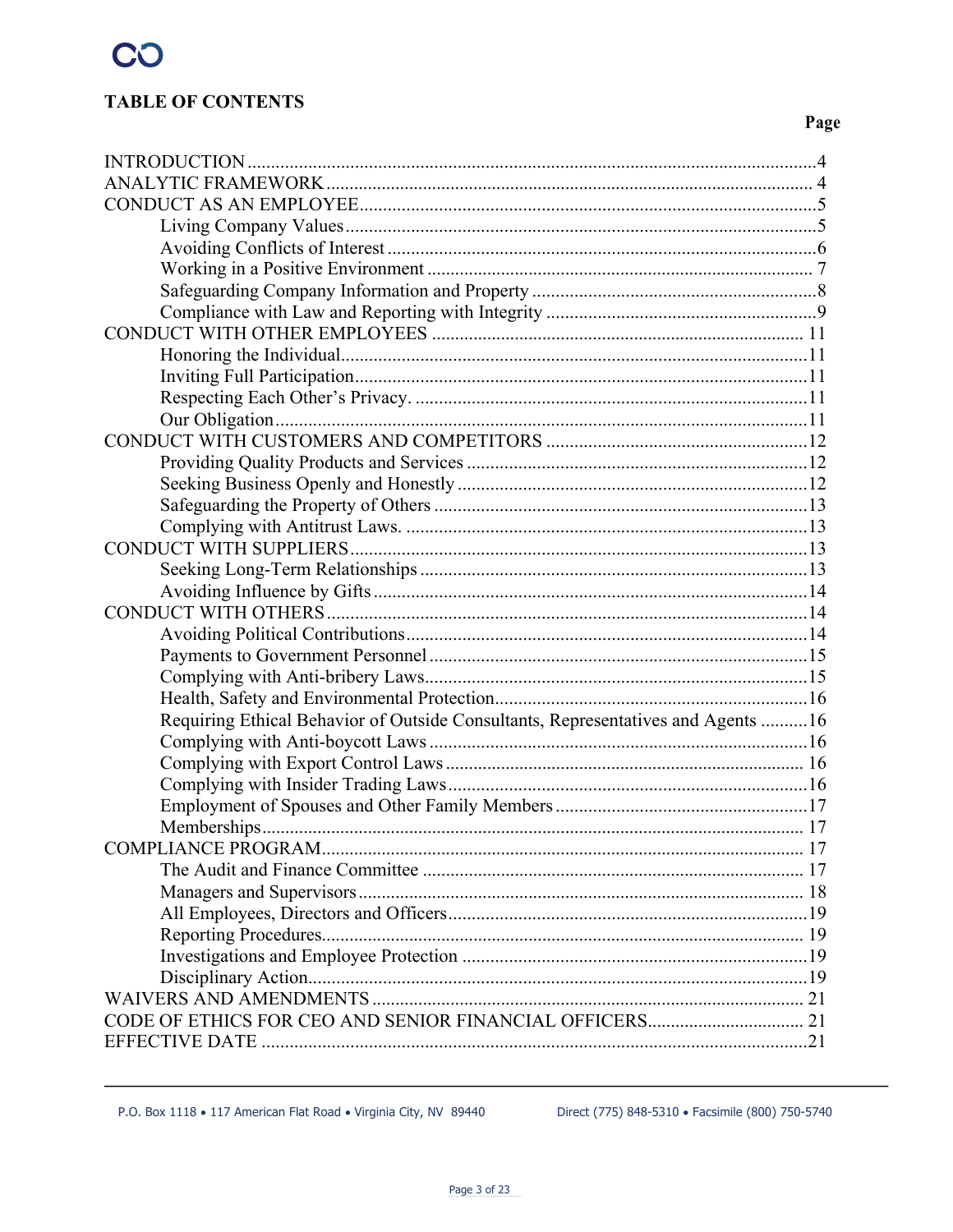#### **INTRODUCTION**

Set forth in additional detail are some of the important practical applications of the Code's fundamental principle.

It is important to read this Code and to develop a working knowledge of the laws and regulations that directly affect your role in the Company. The Code and Company policies and procedures do not cover every situation that may arise at the Company. Rather, they set out principles, standards and analytic frameworks to guide us. Accordingly, set forth herein is an analytic framework for applying these principles and standards. Practical applications follow.

#### **ANALYTIC FRAMEWORK**

You may face difficult situations in which you must identify various alternatives, determine which ones are right and which ones are wrong, and decide what to do.

Since we cannot anticipate every situation that will arise, it is important to have a process for analyzing new situations. The following process will help with that analysis.

The Company expects you to be guided by this Code, by Company policies and procedures, by your personal sense of right and wrong, and by the answers to the following questions:

- Do I have all of the important facts? In order to identify the appropriate course of action, you must be as fully informed as reasonably possible.
- What specifically am I doing or being asked to do? This will enable you to focus on the specific question that you face and the alternatives that you have.
- Is this conduct legal? When in doubt, consult counsel for the Company or report suspected violations in accordance with this Code.
- Does this conduct comply with Company policies and procedures?
- Is this conduct fair or does it seem unethical or improper? Use your judgment and common sense; if something seems wrong, it probably is.
- What is my responsibility? In most situations, there is shared responsibility. Are your colleagues informed? It may help to get others involved and discuss the situation.
- Did I ask for help from an appropriate source?
- To the extent applicable, did I discuss the problem with my supervisor or manager? In many cases, your supervisor or manager will be more knowledgeable about the situation and will appreciate being brought into the decision-making process. Remember that it is the responsibility of your supervisor or manager to help solve problems.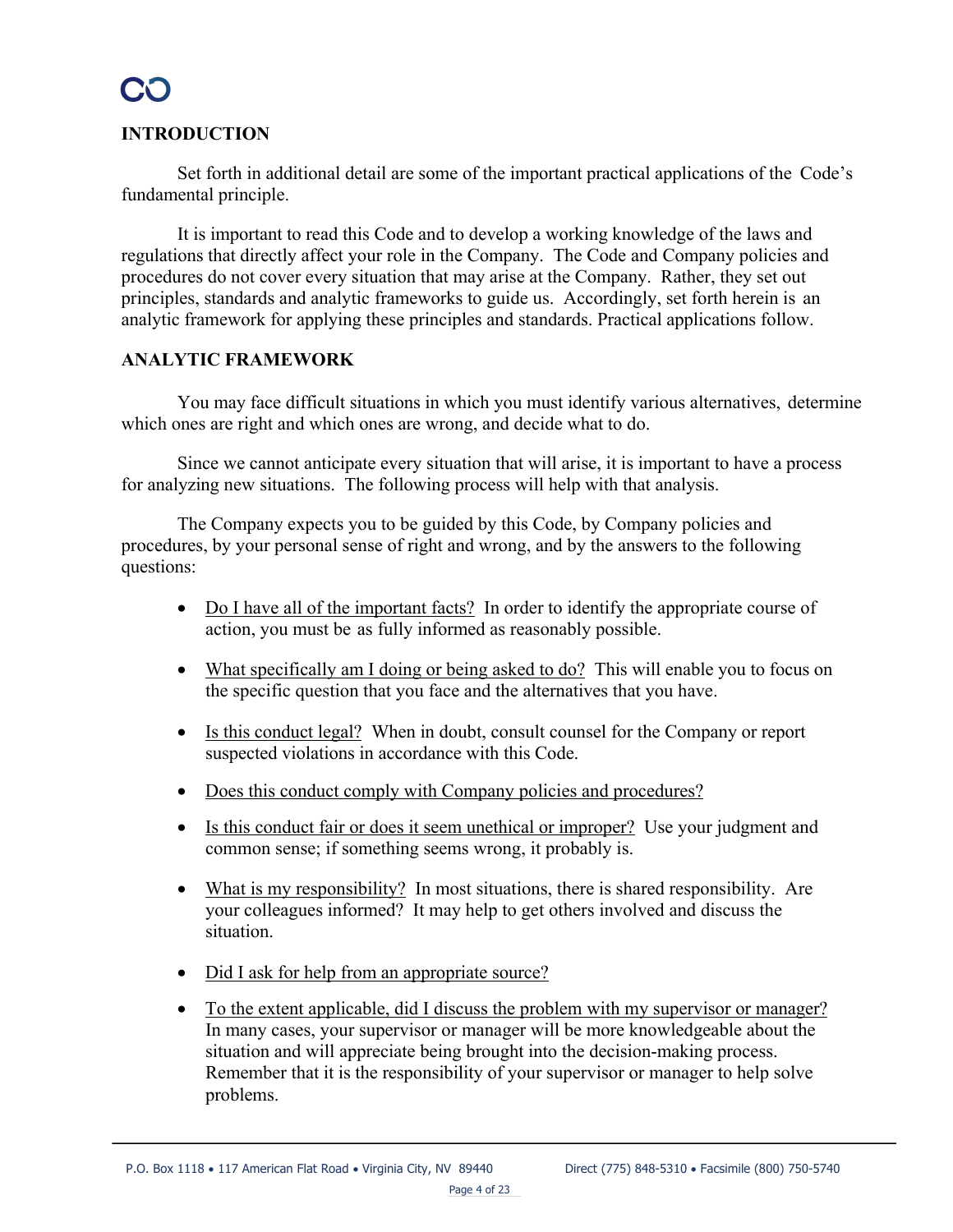- Did I seek help from Company resources? In cases where it may not be appropriate to discuss a situation with your supervisor or manager or where you do not feel comfortable approaching your supervisor or manager, discuss it with a member of the management team. If that also is not appropriate, use the other resources described below as a means for raising your concerns.
- If my conduct were videotaped and broadcast on television, would I still feel good about myself?
- Did I exercise the option to report suspected ethical violations in confidence and without fear of retaliation? If your situation requires that your identity be kept secret, your anonymity will be protected to the extent possible, consistent with applicable law and policy. The Company does not permit retaliation of any kind against employees for good faith reports of ethical violations.

Always ask first, act later. If you are unsure of what to do in any situation, seek guidance before you act.

#### **CONDUCT AS AN EMPLOYEE**

#### **LIVING COMPANY VALUES**

As representatives of the Company to the outside world, and regardless of the pressures inherent in conducting business, each of us must endeavor to:

- Act responsibly and in a manner that reflects favorably upon the Company as a whole and us individually.
- Carry out our assignments guided by the principles set forth in this Code and other Company policies and procedures.

To help us meet our ethical obligations, the Company will:

- Endeavor to maintain a workplace environment that does not create pressures that would encourage any departure from the principles and standards set forth in this Code.
- Endeavor to provide educational materials, including this Code, so that all of us are informed of the ethical, legal and other standards applicable to our conduct.
- Endeavor to provide an organizational structure and reporting channels through which we are able to report suspected violations of this Code without fear of reprisal.
- Keep reports about suspected violations that are made in good faith confidential, except where the law may require otherwise.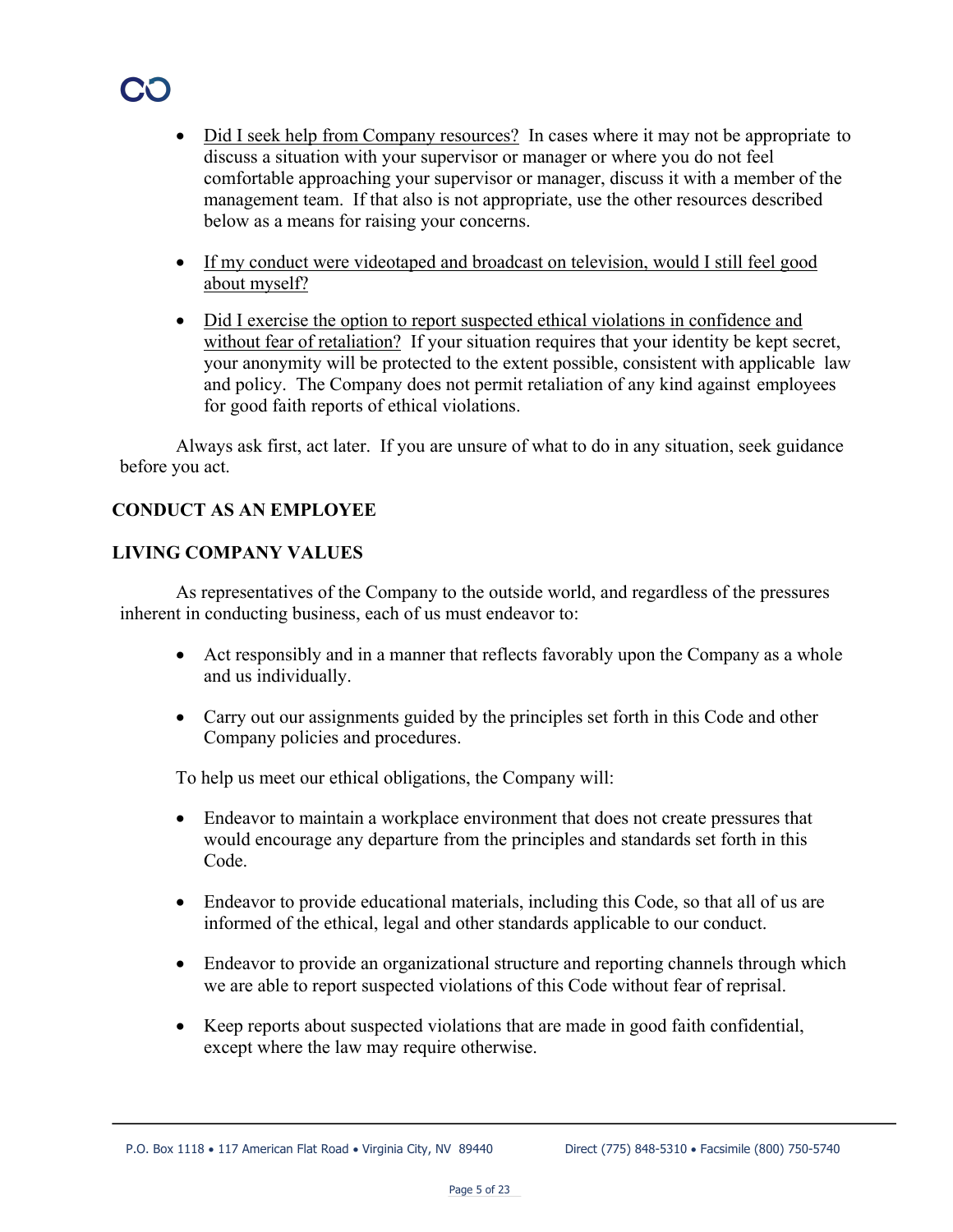### **AVOIDING CONFLICTS OF INTEREST**

A conflict of interest exists when the private interest of a director, officer or employee, or one of his or her family members (which term includes a spouse or domestic partner, parents and children, brothers and sisters, and parents and children of brothers and sisters, whether by birth, adoption or marriage, or an enterprise or organization with which any of them is associated (collectively "related parties"), could reasonably be expected to be adverse to or interfere with the interests of the Company (or appear to be adverse) or the objective and effective performance by the director, officer or employee of his or her duties, responsibilities or work for the Company. A conflict of interest also exists when any employee, director or officer (or a member of his or her family) receives or could receive improper personal benefits as a result of his or her position with the Company. Loans to, or guarantees of obligations of, such persons are of special concern.

Examples of conflicts of interest include situations where a director, officer or employee:

- Accepts a gift (other than a de minimis gift permitted as described elsewhere herein) or receives personal discounts or other benefits as a result of the director's, officer's or employee's position with the Company, from a current or potential customer, supplier or competitor.
- Owns a substantial financial interest in or serves in a business capacity with another enterprise that does (or wishes to do) business with (or is a competitor of) the Company (not including routine investments in publicly traded companies and non-material passive investments in other companies).
- Serves as an intermediary for the benefit of a third party in transactions involving the Company.
- Uses confidential or proprietary information of the Company or its suppliers or customers for personal benefit or benefit of another person.
- Uses Company funds or assets for personal benefit or benefit of another person (not including incidental personal use that does not interfere with use by the Company and does not impact the Company or its business).
- Conducts business for another enterprise during normal working hours.
- Simultaneously serves or works for (or provides consulting services to) a competitor, customer or supplier.

Each of us must avoid, and must not permit our related parties to have, a conflict of interest (or even the appearance of a conflict of interest), unless first approved by the appropriate Company authority. See the section of this Code entitled "WAIVERS AND AMENDMENTS".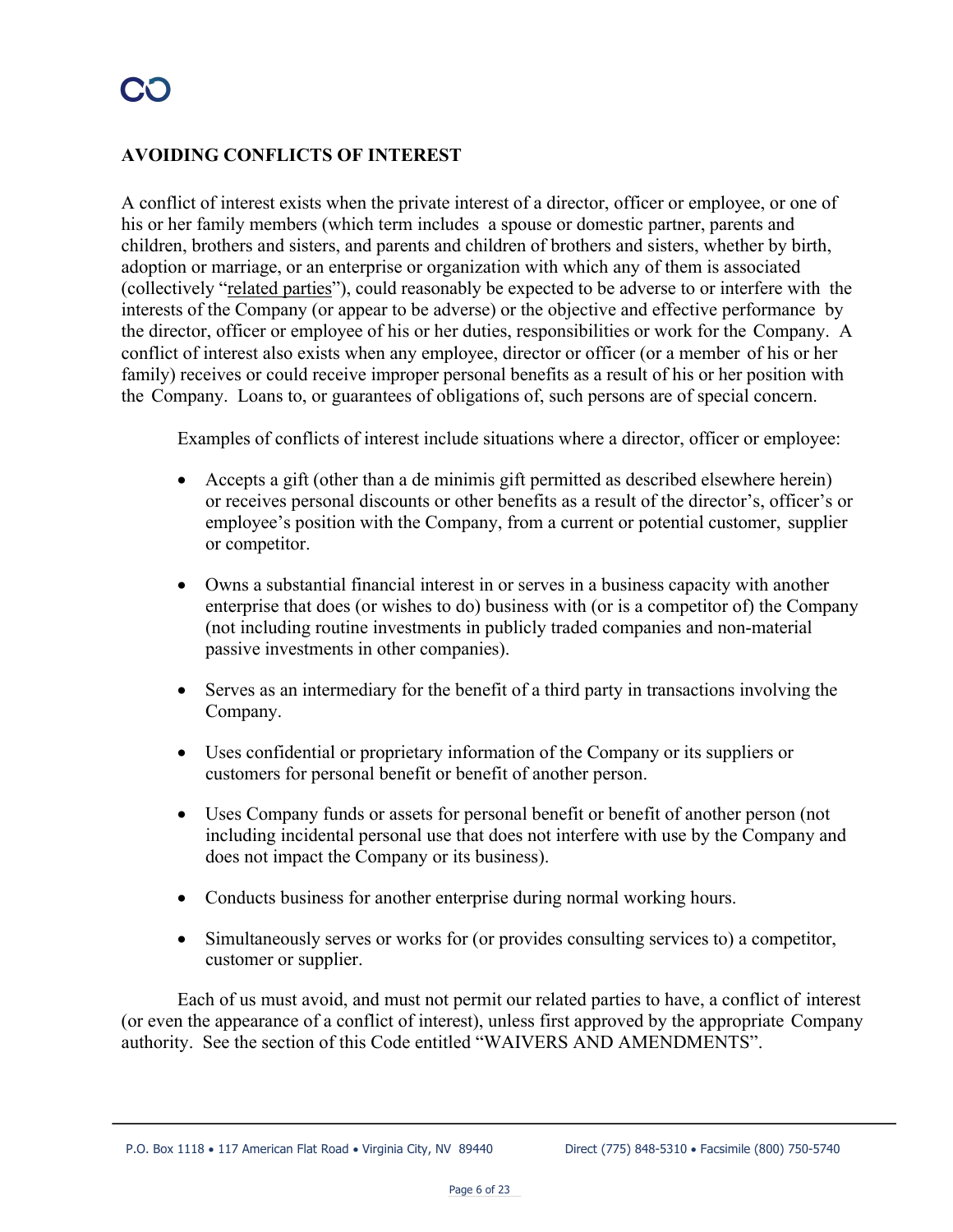The best policy is to avoid any direct or indirect business connection with customers, suppliers or competitors, except on our behalf.

Conflicts of interest may not always be obvious to you. Each of us has a duty to report any actual or potential conflicts of interest to the appropriate Company authority as soon as they are recognized. See the section of this Code entitled "COMPLIANCE PROGRAM – Reporting Procedures".

#### **WORKING IN A POSITIVE ENVIRONMENT**

The Company will endeavor to:

- Provide a healthy and safe work environment that is conducive to conducting business and allows us to exercise self-initiative, innovative thinking and full participation through systems and self-directed teams.
- Encourage us to act and lead with passion, energy, intelligence and respect for others, to follow safety and health rules and practices and to report to the appropriate Company authority all accidents, injuries, and unsafe equipment, practices and conditions. See the section of this Code entitled "COMPLIANCE PROGRAM – Reporting Procedures".
- Provide for open, timely, interdependent communications that help achieve organizational goals, share information, increase understanding and participation in the decision-making process, enhance pride in the Company and provide recognition for work-related successes.
- Provide a work environment that is not hostile or offensive and is free from discrimination or intimidation or harassment of any person for any reason.

Harassment includes conduct that is intended to or that has the effect of unreasonably interfering with a fellow employee's work performance or creating an environment that is intimidating, hostile, or offensive to the employee. Harassment may take many forms. Sexual harassment includes:

- Unwelcome sex-based conduct that is so severe and pervasive that it creates an intimidating, hostile or offensive work environment (for example, unwelcome sexual advances, requests for sexual favors, unsolicited physical contact, propositions, unwelcome flirtations, or offensive verbal, visual or physical conduct of a sexual nature such as suggestive or lewd remarks, unwanted hugs, touches or kisses, or graphic or visual displays such as posters, pin-ups, or electronic pictures, video clips, or e-mail messages).
- Sex-based conduct by someone's supervisor or manager that tangibly affects the employee's job (for example, affects discipline, promotion, or pay or benefits).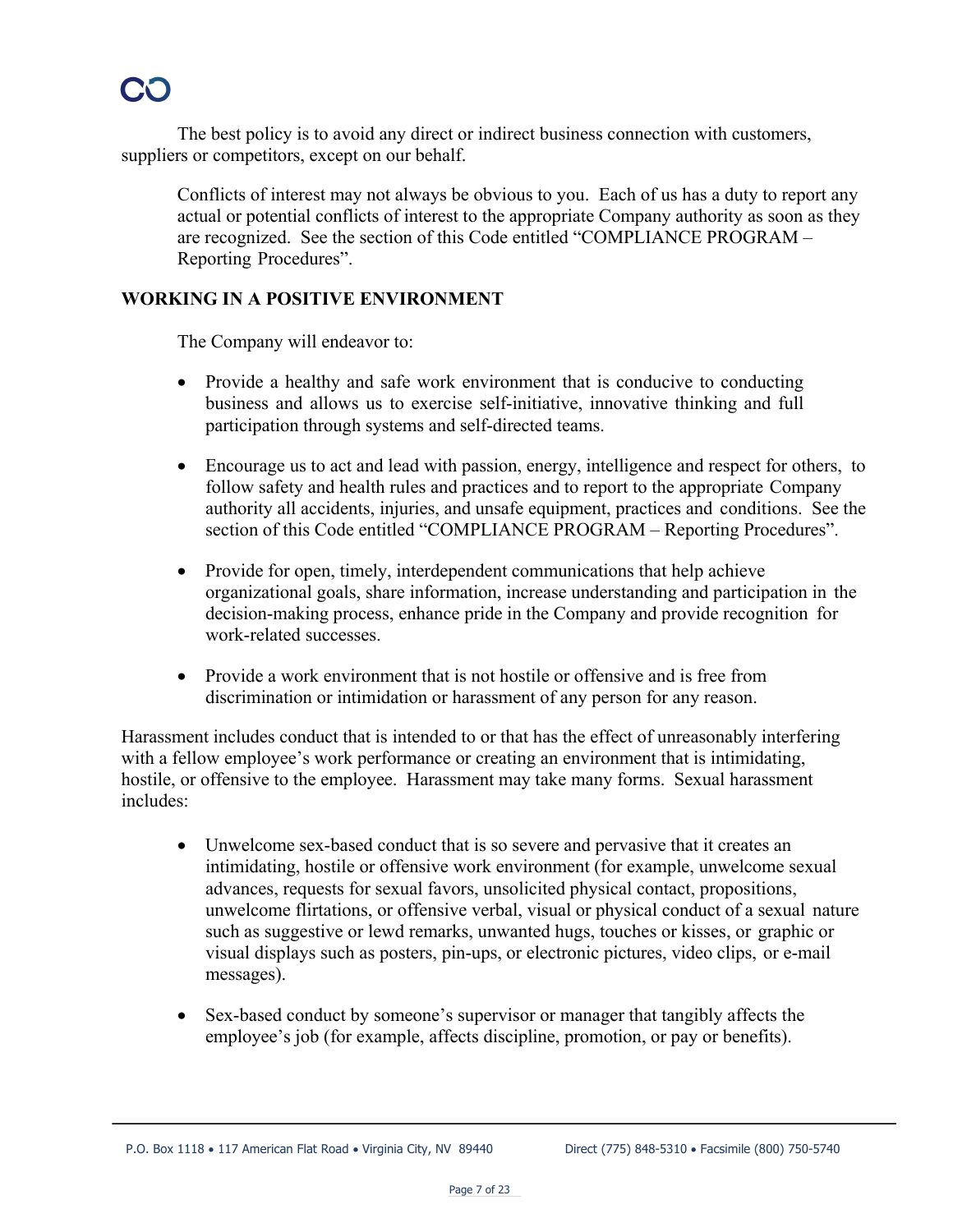## CO

The Company's policies for recruitment, advancement and retention of employees forbid discrimination on the basis of any criteria prohibited by law, including but not limited to race, sex and age. Our policies are designed to see that employees are treated, and treat each other, fairly and with respect and dignity. In keeping with this objective, conduct involving any illegal discrimination or harassment of others will not be tolerated. Copies of our policies are available from our human resources personnel.

In this environment, we, as leaders, must:

- Aspire to develop a winning strategy, build and support a great management team, inspire the best from others, create a flexible and responsive enterprise, and act and live with the utmost integrity and professional dignity.
- Report to work in condition to perform our duties, free from the influence of illegal drugs or alcohol.
- Adhere to all laws and Company policies and practices related to workplace safety.

Unacceptable behavior includes:

- Use of illegal drugs or alcohol in the workplace.
- Violence or threatening or intimidating behavior.
- Use of Company-provided email and Internet access for pornographic, harassing, abusive or offensive purposes, or for personal purposes that are substantial.
- Harassment or intentional insult in any form.
- Illegal discrimination, including discrimination as to race, color, religion, gender, national origin, age, sexual orientation, veteran status or physical or mental disability.

#### **SAFEGUARDING COMPANY INFORMATION AND PROPERTY**

The Company's ability to conduct its activities requires the efficient and proper use of Company assets and resources, including confidential and proprietary information, technology, software, land, buildings, equipment, components, raw materials and cash. Those of us with knowledge of or access to proprietary or confidential information must not disclose it to others, except to those of us who need to know it and are informed of its confidential or proprietary nature or as otherwise authorized by appropriate Company authority, and must not use it for our own personal benefit or the benefit of our related parties. These requirements apply even after we cease to be employed by or associated with the Company.

Confidential information includes information such as new business strategies, potential transactions, pending contracts, unannounced earnings, prospective new products, salary information, financial data (including cost, sales, pricing and performance data, debt arrangements,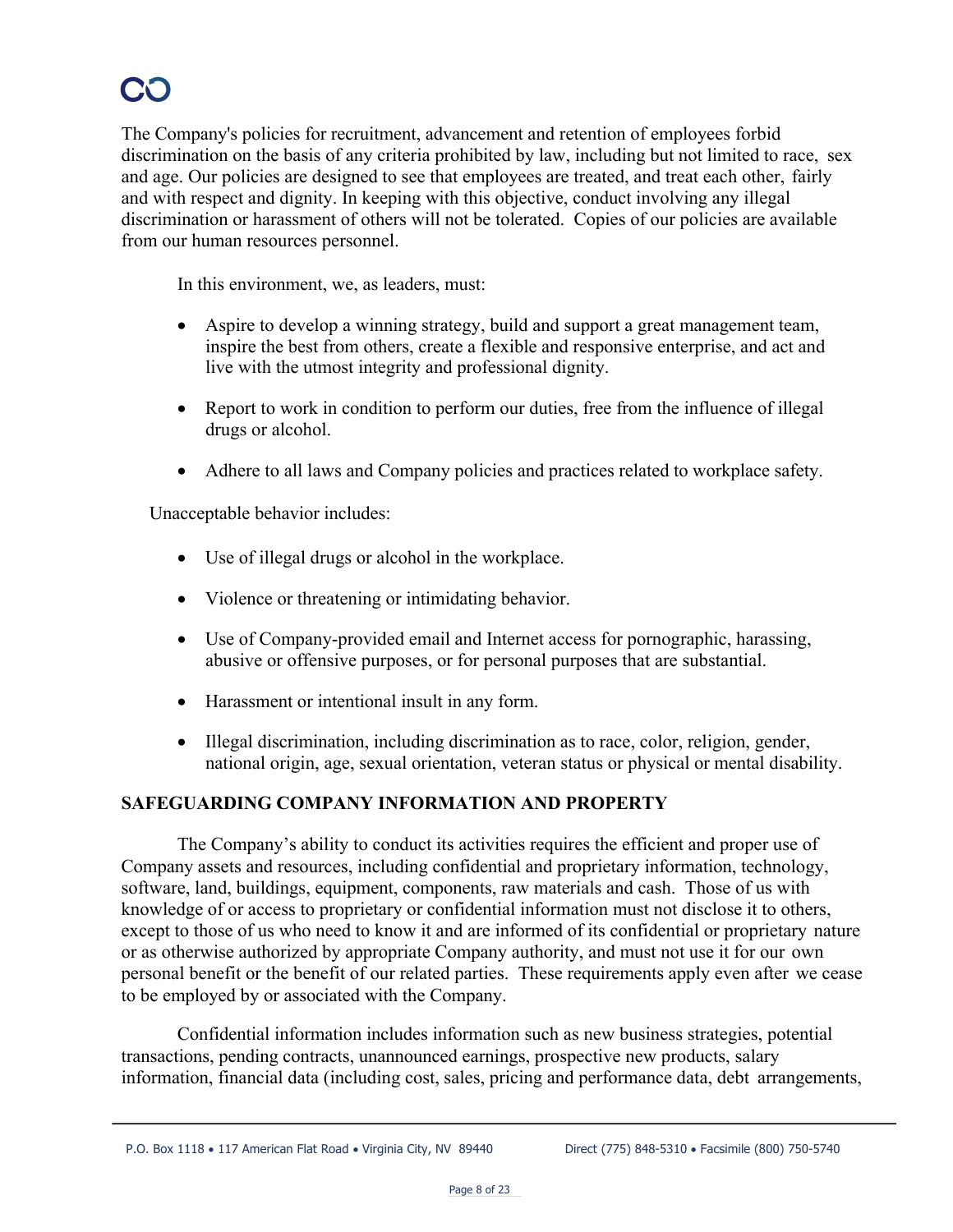investors, client financial information and credit files), and research results which have not been disclosed to the public as well as other non-public information that might be of use to competitors or harmful to the Company or customers if disclosed. Confidential information also includes information of others, such as suppliers, with whom the Company has agreed to hold such information in confidence.

Proprietary information includes intellectual property such as trade secrets, patents, trademarks and copyrights as well as business, marketing and service plans, engineering and manufacturing ideas, designs, databases and records.

Each of us must use these assets and resources according to Company policies and procedures, comply with security programs that help prevent their unauthorized use or theft, and abide by laws and contractual agreements governing their use. Any suspected loss, misuse or theft should be reported to a manager or an officer or to counsel for the Company.

Each of us owes a duty to the Company to advance its legitimate interests when the opportunity to do so arises.

In furtherance of these requirements:

- Each of us must safeguard all passwords and identification codes to prevent unauthorized access to Company computerized data.
- We must not, for personal use, reproduce software licensed to or developed by the Company.
- We must not use Company information, or our position with the Company, for improper gain by us or our related parties, or take for ourselves personally or our related parties (i) opportunities that are discovered through the use of Company property or (ii) information acquired by us because of our position with the Company.
- Whenever we cease to be employed by or associated with Company for any reason, we must not copy or take with us any Company confidential or proprietary information and we must provide the Company with any passwords necessary to access computer files.
- We must not use Company equipment for non-Company activities (this does not include incidental personal use that does not interfere with use by the Company or impact the Company or its business).

### **COMPLIANCE WITH LAW AND REPORTING WITH INTEGRITY**

Obeying the law, both in letter and in spirit, is the foundation on which the Company's ethical standards are built. All of us must respect and obey the law of the cities, states and countries in which the Company conducts business. Although employees are not expected to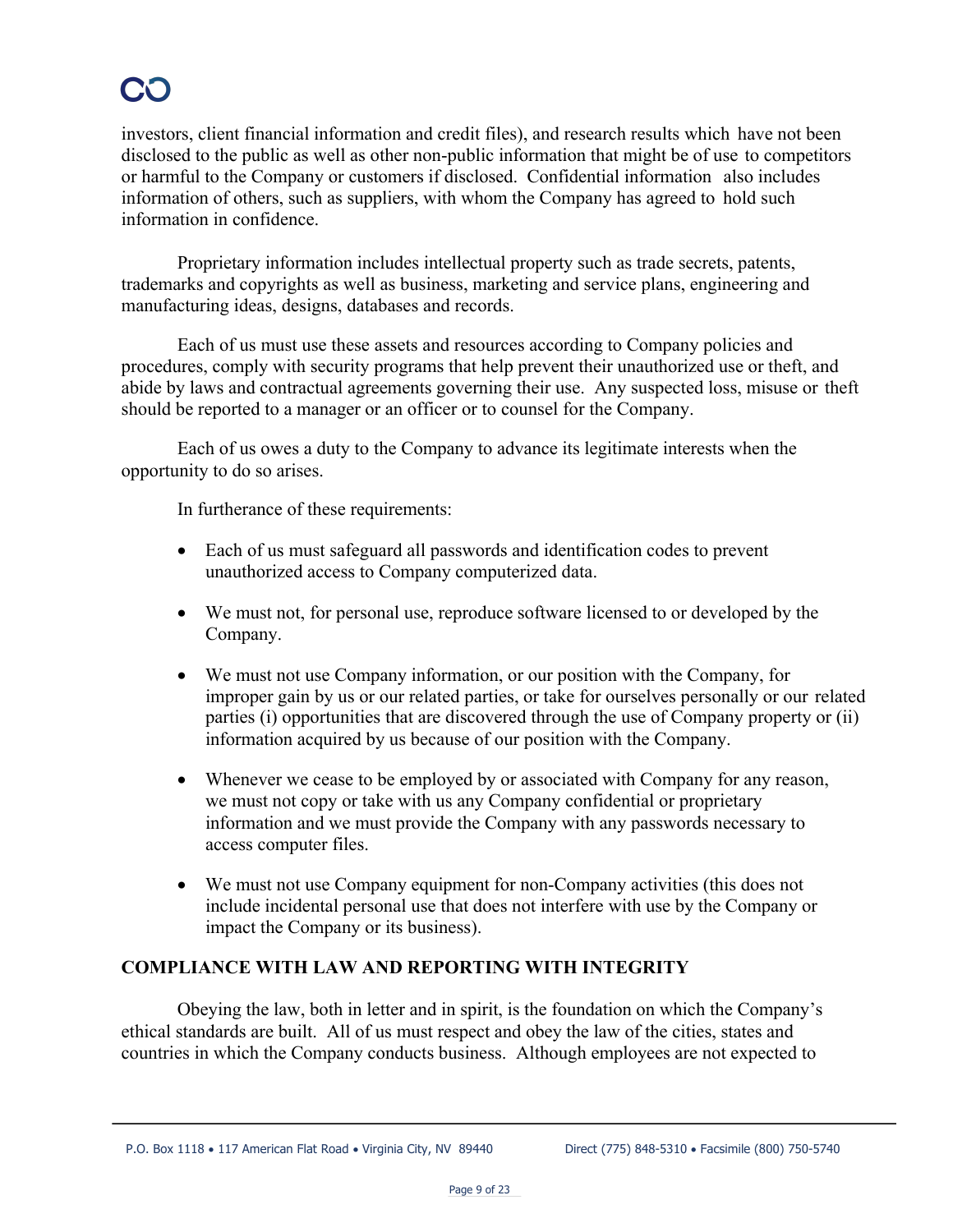know the details of the law, it is important to know enough to be able to determine when to seek advice from the appropriate Company authority.

To comply with the law as well as maintain credibility with investors, lenders, customers, suppliers, regulators and others, we must consistently prepare financial and other reports accurately and fully and fairly disclose all pertinent information.

To implement these standards:

- Each of us must seek to ensure that Company financial, accounting and other books, reports and records accurately and fairly reflect the transactions of the Company in reasonable detail and in accordance with the law and the Company's system of internal controls.
- The taking of any action to fraudulently influence, coerce, manipulate or mislead an auditor (or omission of an action, having the same effect) during an audit for the purpose of rendering the financial statements materially misleading is prohibited.
- The execution of Company transactions must only be undertaken in accordance with management's general or specific authorizations and administrative and accounting controls.
- The taking of any action to circumvent the Company's system of internal controls is prohibited.
- The authorization of payment knowing that any part of the payment will be used for any purpose other than that described in documents supporting the payment is prohibited. To the extent that we incur legitimate expenses in connection with Company business, we will be reimbursed upon the filing of completed and accurately documented expense reports.
- The destruction, alteration or concealment of a document or other material or item with the intent to impede an investigation, or the tampering with or destruction of a document or other material or item with the intent to impair its availability in an official proceeding, is prohibited.
- The establishment or maintenance of unrecorded or "off the books" funds or assets, for any purpose, is prohibited.

In addition, each of us must:

- Report only the true and actual number of hours worked.
- Record all Company funds and assets on the books of the Company at all times.
- Retain Company records according to Company record retention policies and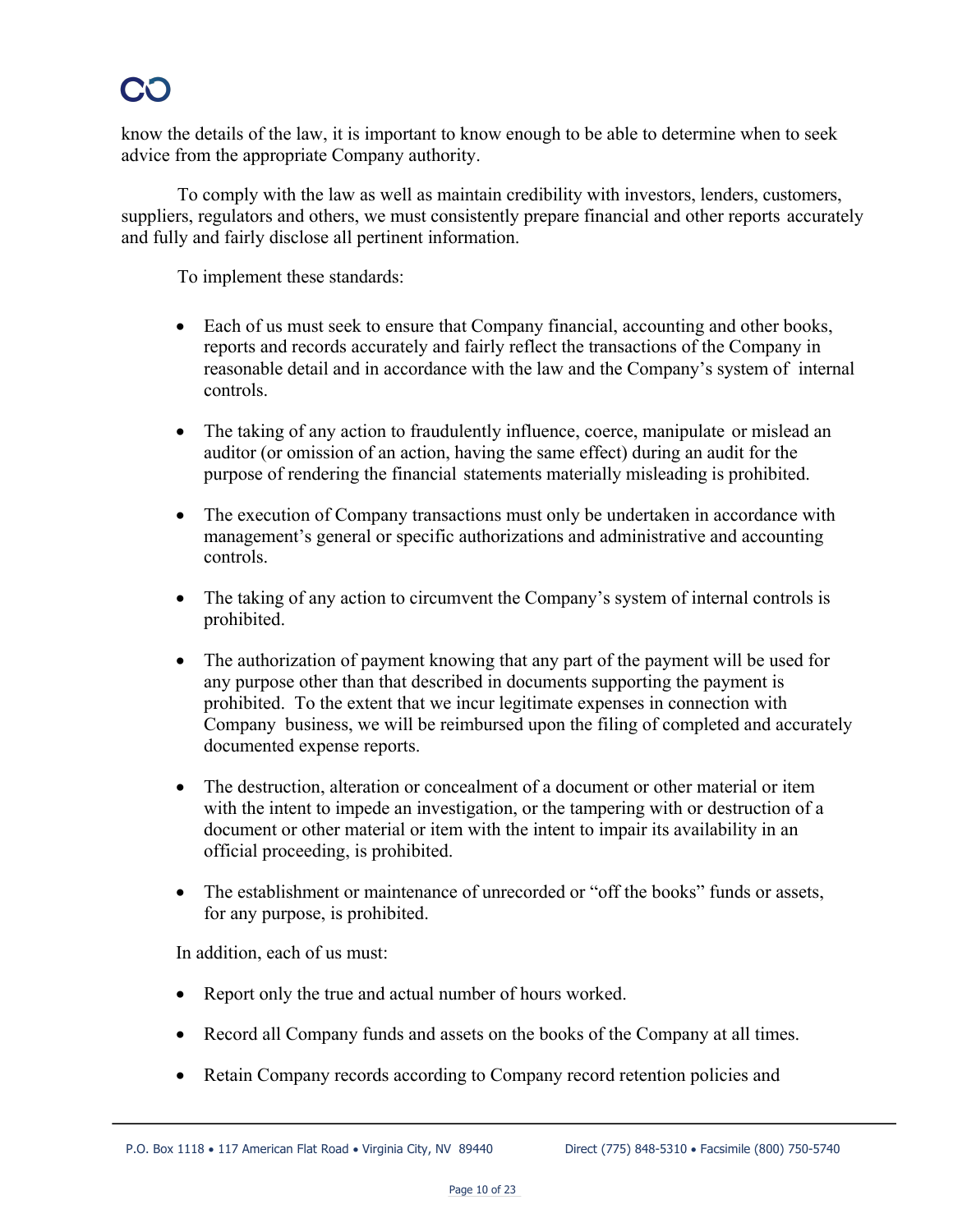procedures.

Business records and communications often become public, and each of us must avoid exaggeration, derogatory remarks, guesswork or inappropriate characterizations of people, activities or companies that can be misunderstood or are potentially misleading. This applies equally to e-mails, internal memoranda, slides and other presentations and formal reports published by the Company.

The Company has a responsibility to communicate effectively with stockholders by disclosing to them, on a timely basis, complete and accurate information, in all material respects, about the Company and its financial condition and results of operations. The Company has established a Disclosure Committee to assist in monitoring such disclosures, and employees are encouraged to advise the Disclosure Committee of information processes that would improve such disclosure.

### **CONDUCT WITH OTHER EMPLOYEES**

#### **HONORING THE INDIVIDUAL**

The Company will endeavor to recognize the dignity of the individual, respect and trust each employee, pay for performance with compensation and benefits that are competitive, and promote self-development through training that broadens work-related skills.

#### **INVITING FULL PARTICIPATION**

The Company believes that the diversity of its employees is a tremendous asset, and will endeavor to provide challenging, meaningful and rewarding opportunities for personal and professional growth to all employees without regard to race, religion, color, gender, national origin, age, sexual orientation, political affiliation, physical or mental disability, veteran status or other legally protected status. This includes providing reasonable accommodations for employees' disabilities or religious beliefs and practices. There may be additional protections provided to employees based on local laws and regulations.

#### **RESPECTING EACH OTHER'S PRIVACY**

The Company will endeavor to:

- Respect the privacy of each of us.
- Encourage employees to have interests outside of the workplace.
- Not interfere in employees' personal lives off the job unless their conduct impairs their work performance or adversely affects the Company.

The Company will seek to maintain only those historical and current employee personnel and medical records needed for business, legal or contractual purposes and restrict access and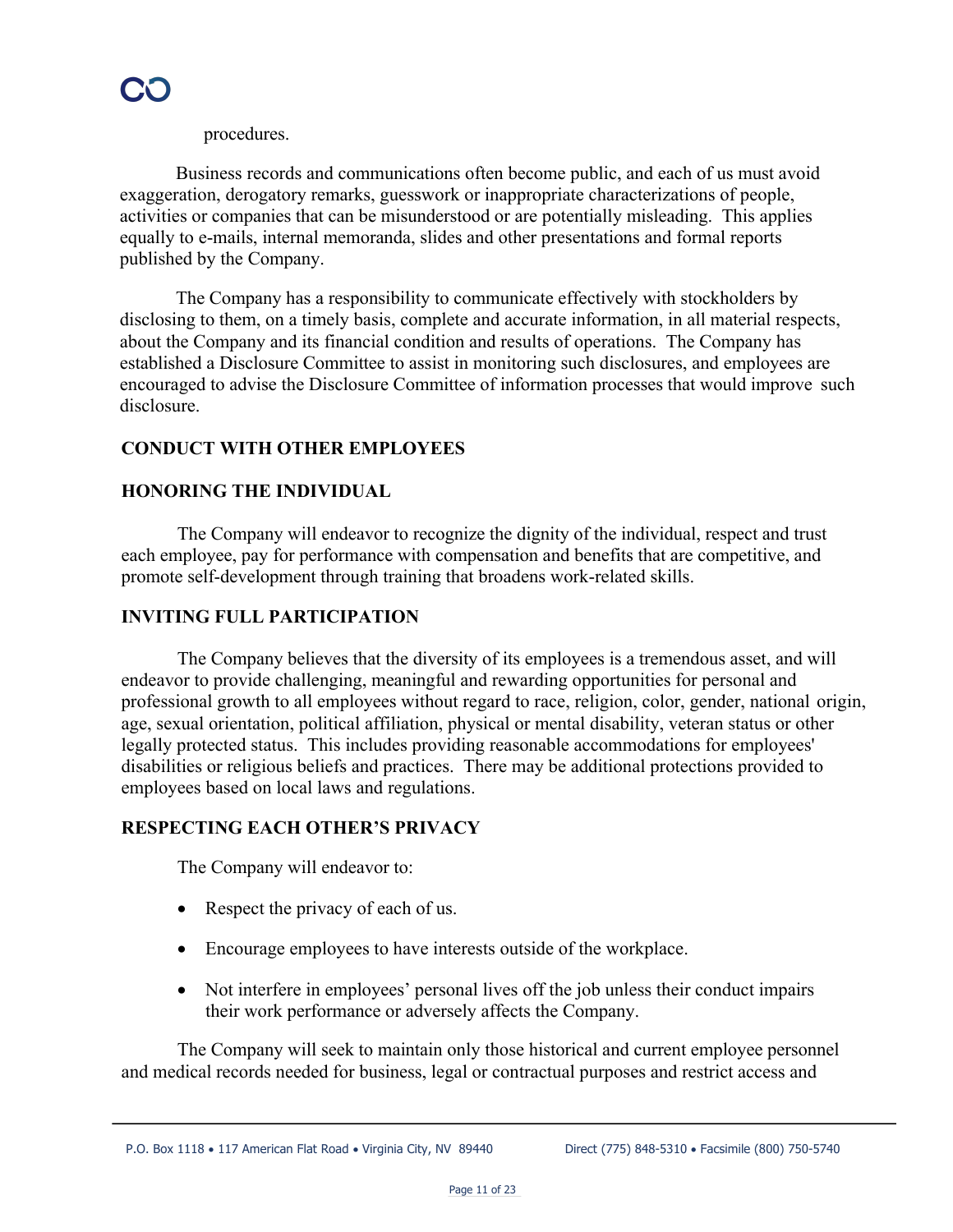knowledge of the contents of those records to those with a legitimate need to know, subject to legal requirements.

Every employee has the right of access to his or her own personnel records and personal data upon reasonable request during normal business hours.

The Company's commitment to employee confidentiality is not a license to engage in inappropriate personal activities at work. To the extent permitted by local law, the Company reserves the right to access and review all communications, records, and information created at work or with Company resources. This may include such things as intranet or internet activity, emails, text messages, voicemails and telephone conversations.

#### **OUR OBLIGATION**

Each of us must apply these principles to all phases of the employment relationship, including hiring, training, development, compensation, promotion, demotion, transfer, layoff, termination, use of facilities and selection for special programs.

### **CONDUCT WITH CUSTOMERS AND COMPETITORS**

#### **PROVIDING QUALITY PRODUCTS AND SERVICES**

The Company is committed to providing products and services that meet or exceed customer expectations for quality, integrity and reliability and to satisfying their requirements with on-time deliveries and at competitive prices.

The Company is also committed to providing products and services that meet or exceed all applicable commercial standards and regulations.

#### **SEEKING BUSINESS OPENLY AND HONESTLY**

Each of us must endeavor to market Company technologies, products and services fairly and vigorously based on their proven quality, integrity, reliability and price. In the context of ethics, quality requires that Company products and services be designed, manufactured and delivered to meet Company obligations to customers.

The Company will endeavor to obtain competitive advantages through superior performance, never through unethical or illegal business practices. Prohibited unethical or illegal business practices include, but are not limited to:

- Bribes, kickbacks and every other form of improper payment, direct or indirect, to any representative of any government, labor union, customer or supplier in order to obtain a contract, commercial benefit, government action or other favorable outcome.
- Acceptance of any such payment from anyone.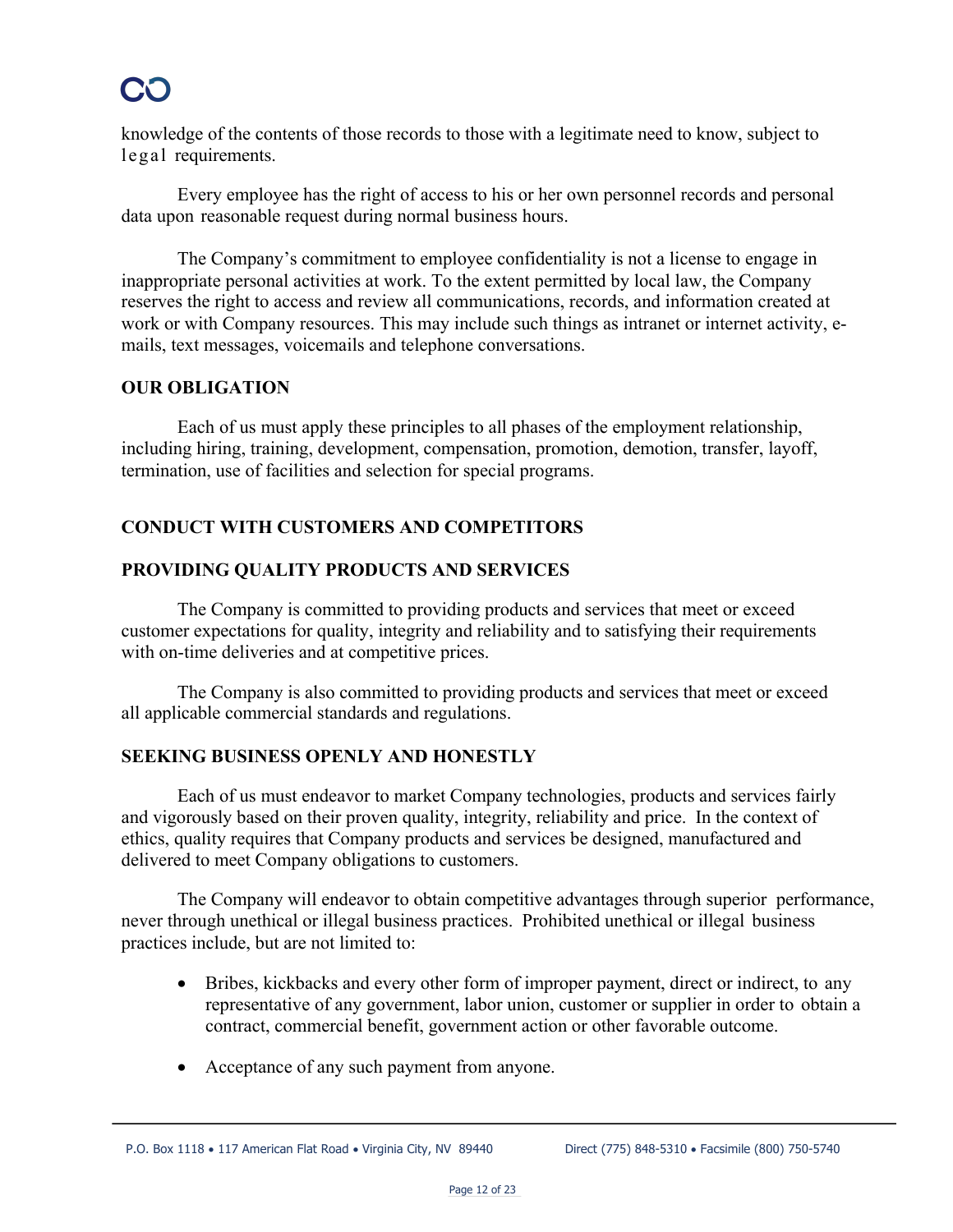• Taking unfair advantage of anyone through manipulation, concealment, abuse of privileged information, misrepresentation of material facts or any other intentional unfair-dealing practice.

• Offering existing or potential commercial customers gifts of more than nominal value (\$100 or less), unless the gift has been previously approved by Comstock's Audit and Finance Committee after review with counsel for the Company. Gifts of less than \$100 in value may also be improper under some circumstances, and the Company expects employees to use their good judgment in deciding whether and when to offer or accept such gifts. Gifts or entertainment in any form that would likely result in a feeling or expectation of personal obligation should not be extended or accepted. Marketingsponsored and similar events are permitted up to expenditure limits pre- approved by the Chief Executive Officer.

• Theft of proprietary information, possession of proprietary information (including trade secrets) obtained without the owner's consent, or inducement of disclosure of any of such information by past or present employees of other companies.

The purpose of business entertainment in a commercial setting is to create goodwill and sound working relationships, not to gain unfair advantage. Thus, reasonable business entertainment is permitted, including promotional events, so long as the benefit that is offered is not illegal, is consistent with usual and customary business practices, does not compromise or appear to compromise the recipient's impartiality, places the recipient under no obligation for a "quid pro quo" or agreement to do anything in return, is not a cash gift, is not unsavory or sexually oriented and does not otherwise violate our commitment to mutual respect, and will not embarrass the Company or any of us if disclosed publicly.

#### **SAFEGUARDING THE PROPERTY OF OTHERS**

The Company will endeavor to protect the tangible and intellectual property of customers and suppliers, which may be used in fulfilling work assignments. Each of us must comply with all laws or contractual requirements governing their use.

#### **COMPLYING WITH ANTITRUST LAWS**

Antitrust laws prohibit any formal or informal understanding, agreement, plan or scheme among competitors that involves prices, territories, market share or customers to be served. The penalties for violating such laws can be severe.

Each of us must comply with all applicable antitrust laws.

#### **CONDUCT WITH SUPPLIERS**

#### **SEEKING LONG-TERM RELATIONSHIPS**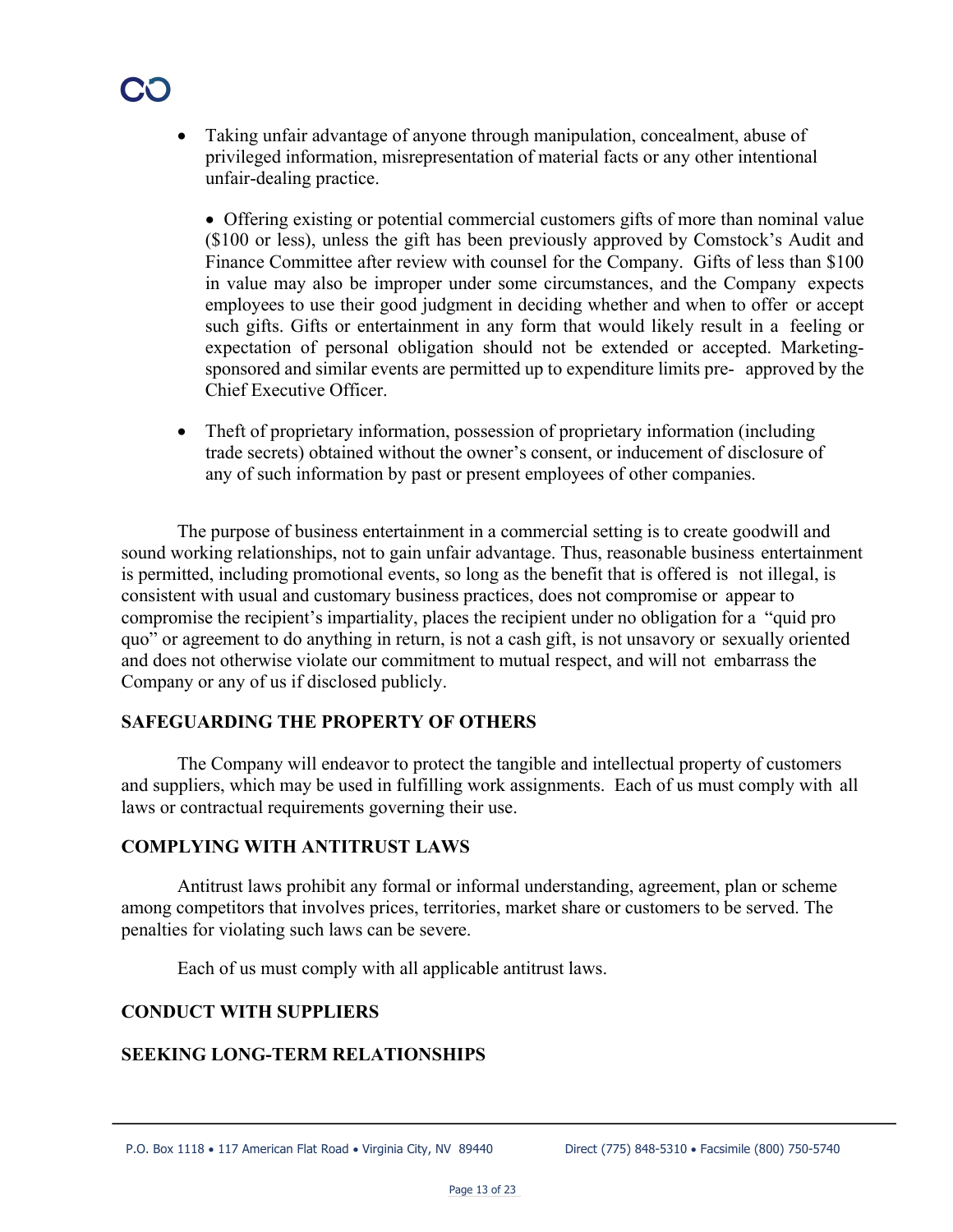Each of us must:

- Strive to build long-term relationships with Company suppliers and award business based on their ability to meet Company requirements for cost, quality and delivery.
- Provide the same information and instructions to each competing supplier for a proposed purchase.
- Protect all proprietary data that our actual or potential suppliers provide to the Company as reflected in agreements (whether written or oral) with them.
- Avoid (and not permit our related parties to have) any significant outside business or financial interests in any Company supplier, unless we have the prior express written approval of appropriate Company authority.

Company purchasing personnel and others who may use goods or services of other companies are encouraged to be receptive to new ideas, techniques and materials and to make reasonable efforts to evaluate new offerings and give them due consideration.

The copying or other reproduction of software that is licensed to the Company by a supplier, and the incorporation of such software into Company developed software, is prohibited unless the Company is permitted to do so.

#### **AVOIDING INFLUENCE BY GIFTS**

The acceptance of gifts of any kind from suppliers, potential suppliers or others is prohibited, except for:

- Items of nominal value (\$100 or less), or if the gift has been previously approved by Comstock's Audit and Finance Committee after review with counsel for the Company. Attempts to circumvent this guideline by aggregating gifts of nominal value from suppliers, potential suppliers or others over time will not be tolerated.
- Unsolicited promotional materials of a general advertising nature, such as imprinted pencils, memo pads and calendars.
- Presentations of a ceremonial nature in keeping with national custom, or an occasional meal, promotional event or entertainment (such as theatrical performances or sporting or cultural events) in the normal course of business relations, so long as the benefit accepted is not illegal, is consistent with usual and customary business practices, does not compromise or appear to compromise the recipient's impartiality, places the recipient under no obligation for a "quid pro quo" or agreement to do anything in return, is not a cash gift, is not unsavory or sexually oriented and does not otherwise violate our commitment to mutual respect, and will not embarrass the Company or any of us if disclosed publicly. For example, an occasional meal with a business partner, or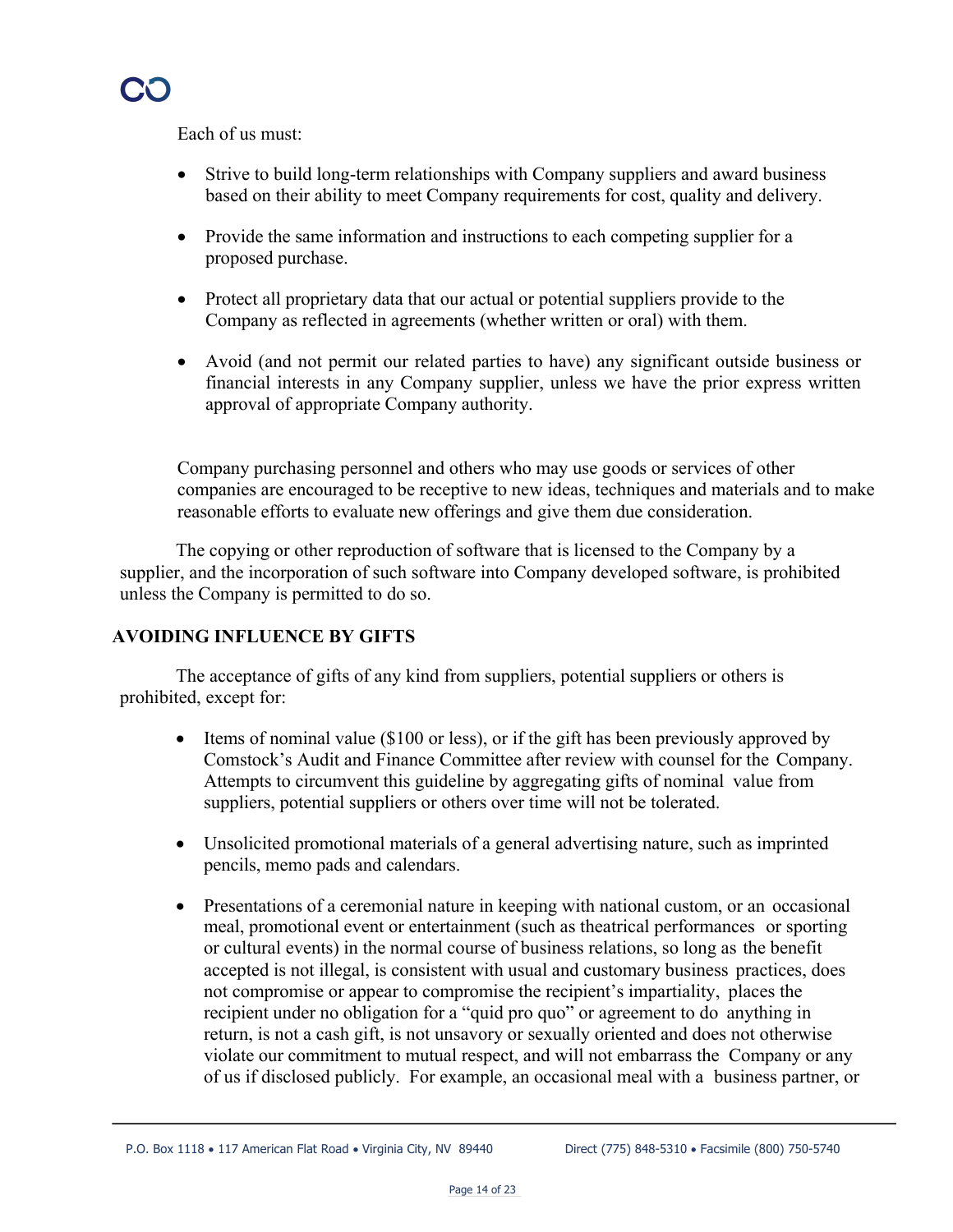tickets to ordinary theater, sports or other cultural events are generally acceptable. If you have any doubts about the appropriateness of a gift or entertainment, check with counsel for the Company.

#### **CONDUCT WITH OTHERS**

#### **AVOIDING POLITICAL CONTRIBUTIONS**

Use of Company funds to make direct or indirect contributions in support of any party or candidate in any election on the international, federal, state or local level is prohibited unless first approved by Comstock's Board of Directors or counsel for the Company as described below.

To the extent lawful and first approved by counsel for the Company, the Company may contribute (up to an annual maximum of \$10,000) to an occasional local initiative or referendum campaign where the Company's interests are directly involved.

This policy applies solely to the use of Company assets and is not intended to discourage or prevent individual employees, officers or directors from making political contributions or engaging in political activities on their own behalf. As interested citizens, each of us is free to make individual personal contributions to parties and candidates of our own choice.

#### **PAYMENTS TO GOVERNMENT PERSONNEL**

The direct or indirect offer, promise, delivery, transfer, payment, contribution or gift of anything of value (including business gratuities and favors) to governmental officials or political candidates in order to obtain or retain business is prohibited. Illegal payments of any kind to governmental officials of any country or other jurisdiction are prohibited.

In addition to the preceding prohibitions, the U.S. Foreign Corrupt Practices Act and other U.S. and international laws, as amended from time to time, contain similar prohibitions. A violation of those prohibitions is, in many cases, a crime. When in doubt as to whether a contemplated payment or gift may violate applicable laws, contact counsel for the Company before making such payment or giving such gift.

#### **COMPLYING WITH ANTI-BRIBERY LAWS**

In furtherance of obligations to comply with applicable law, including anti-bribery laws, the following activities are prohibited:

- Use of Company funds or assets for any unlawful purpose or to influence others through bribes.
- Rewards, gifts or favors bestowed or promised with the view of perverting the judgment or corrupting the conduct of a person in a position of trust.

To the extent not unlawful, the following activities are allowed: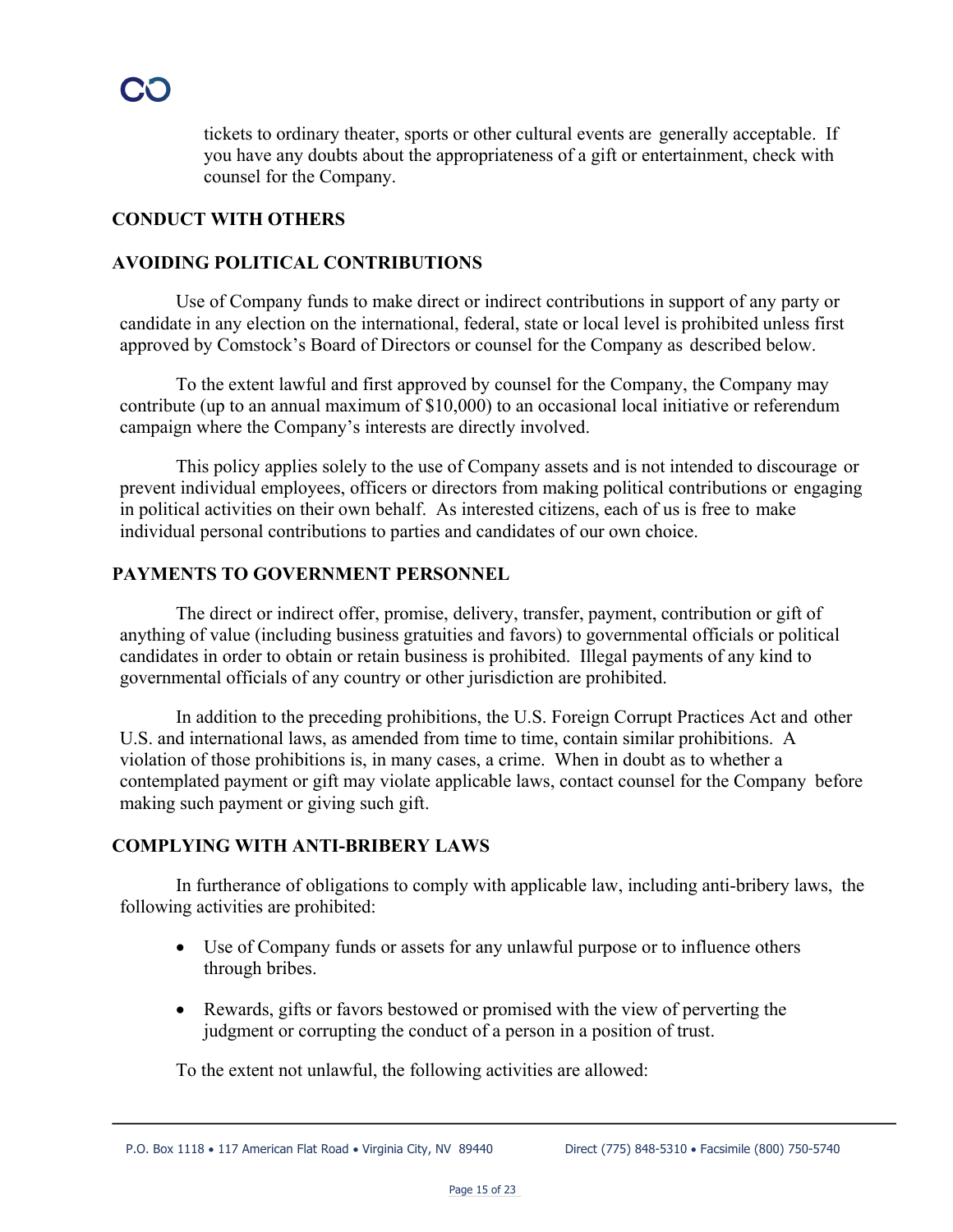

- Offering or accepting properly recorded business meals, entertainment or token gifts intended and understood as simple courtesies meant to foster understanding and communication with suppliers, customers and public officials.
- Token tips or minor payments to governmental, institutional, vendor or customer service personnel that:
	- $\triangleright$  Simply facilitate service.
	- $\triangleright$  Are traditional in the country or locality.
	- $\triangleright$  Are nominal in amount.
	- $\triangleright$  Do not involve a perversion of judgment or corruption of conduct.
	- $\triangleright$  Are properly recorded.

Token payments meet this test only if, through the generation of goodwill, and not by any other means, they encourage timely performance of an act which the recipient already has a duty to perform because of some legal or job responsibility.

#### **HEALTH, SAFETY AND ENVIRONMENTAL PROTECTION**

The Company will endeavor to:

- Conduct its activities responsibly and in a manner designed to prevent accidents and pollution, and to protect the health and safety of our employees, vendors, customers and the public.
- Continually improve health, safety and environmental protection, to integrate applicable health, safety and environmental considerations into business decisions and planning activities and to design and implement policies and procedures that provide reasonable assurance that these principles are implemented.

#### **REQUIRING ETHICAL BEHAVIOR OF OUTSIDE CONSULTANTS, REPRESENTATIVES AND AGENTS**

When the Company engages a consultant, representative or agent, special consideration must be given to avoiding conflicts of interest between the Company and the consultant, representative or agent.

Consultants, representatives and agents of the Company must not act on the Company's behalf in any manner that is inconsistent with this Code, Company policies or procedures or applicable laws.

#### **COMPLYING WITH ANTI-BOYCOTT LAWS**

The Company will comply with laws that prohibit cooperation with economic boycotts.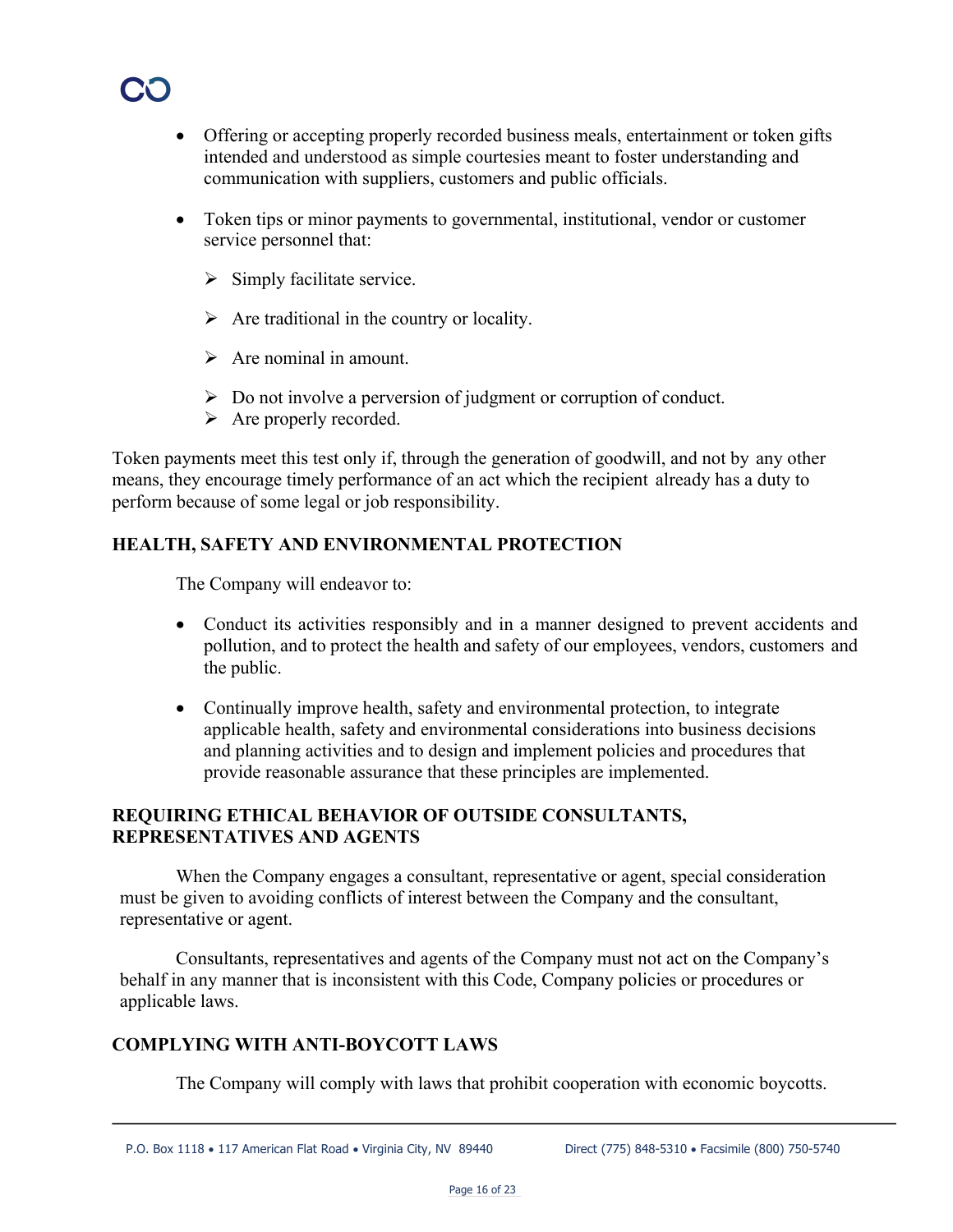#### **COMPLYING WITH EXPORT CONTROL LAWS**

The Company will comply with export control laws that govern the export of commodities and technical data, including items that are hand-carried as samples or demonstration units in luggage.

#### **COMPLYING WITH INSIDER TRADING LAWS**

This section of the Code should be read in conjunction with the Comstock Insider Trading Policy. All non-public information about the Company should be considered confidential information. Confidential information that may be considered material by investors may be disclosed to the public only by an authorized representative of the Company. Until such disclosure, material information, often called "inside information," must be held in confidence.

We must not:

- Disclose any inside information to any outside person or group until the information has been released to the public.
- Disclose inside information to any other employee except on a need to know basis.
- Take any economic or personal advantage of any inside information, such as buying or selling stock or other securities of the Company or of any other company to which the inside information may pertain.
- Use non-public information for personal financial benefit or to "tip" others who might make an investment decision on the basis of inside information.

#### **EMPLOYMENT OF SPOUSES AND OTHER FAMILY MEMBERS**

For reasons of supervision, safety, security and morale, and to avoid conflicts of interest, an officer or employee generally should not supervise a family member or exercise direct or indirect influence over other employment decisions involving a family member. Employees who marry or who become related by marriage during their employment will become subject to the same restriction. Such arrangements are strongly discouraged and will require the approval of the Chief Executive Officer (or the Board of Directors, if it involves an executive officer).

#### **MEMBERSHIPS**

Corporate memberships, and memberships paid by the Company, should only be used to serve legitimate business needs. We understand that corporate memberships and memberships paid by the Company are appropriate only in organizations whose objectives and activities are lawful and ethical and fit within the framework of broadly accepted social values.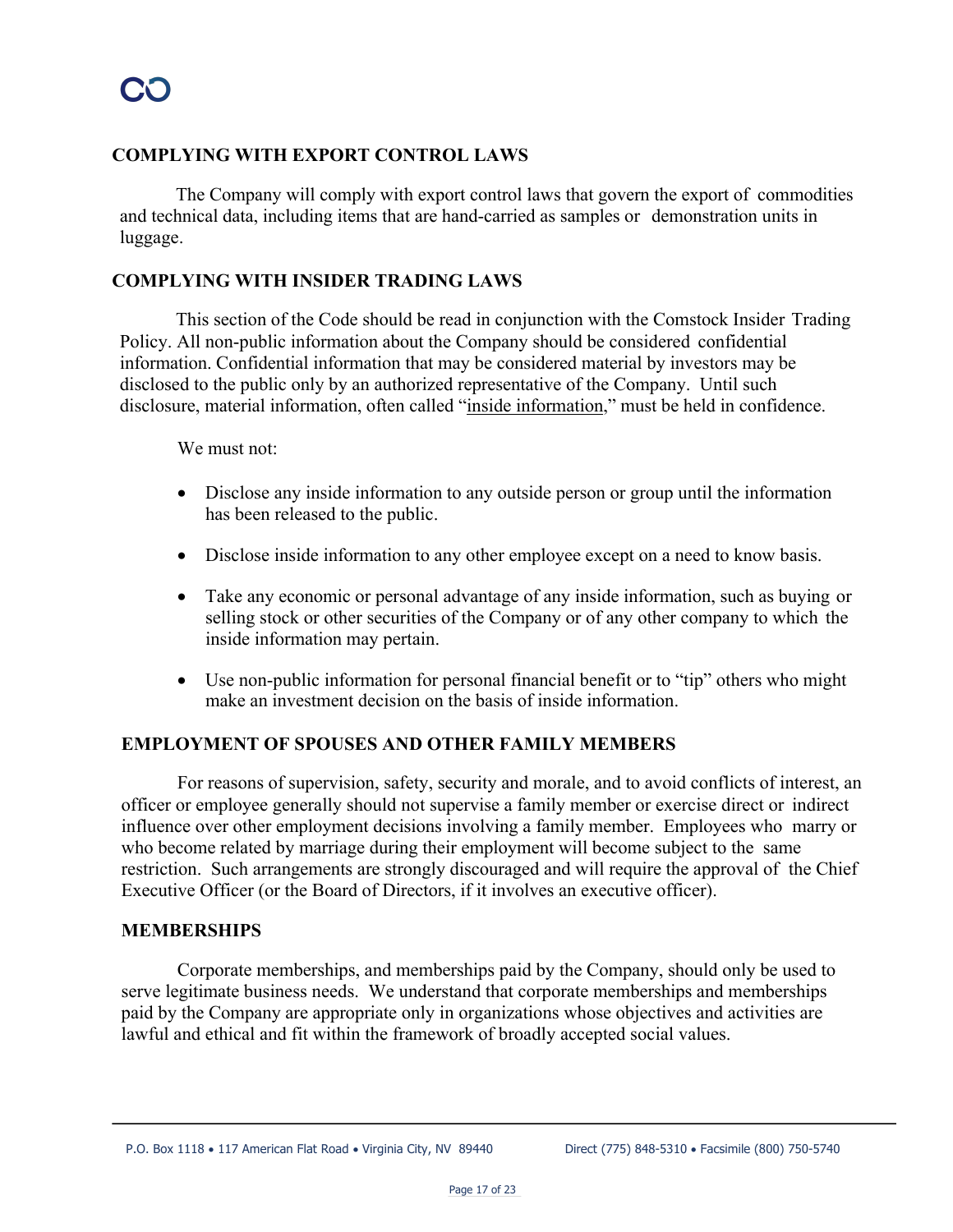#### **COMPLIANCE PROGRAM**

#### **THE AUDIT AND FINANCE COMMITTEE**

The Audit and Finance Committee of Comstock's Board of Directors:

- Has direct oversight responsibility with respect to the adoption, improvement and implementation of this Code, and its duties include monitoring activities of the Company with respect to:
	- $\triangleright$  distributing and periodically updating this Code;
	- $\triangleright$  educating employees about their responsibilities under this Code;
	- $\triangleright$  establishing and periodically updating procedures for reporting violations and responding to suggested changes and inquiries;
	- $\triangleright$  identifying managers and supervisors who will have the responsibility for ongoing compliance training for employees; and
	- $\triangleright$  monitoring the training conducted by such managers and supervisors.
- Is comprised of "outside" directors who are not associated with management and who are "independent" within the meaning of applicable laws and rules.
- Has established procedures for the confidential, anonymous submission of reports of actual or potential violations of this Code or other Company policies or procedures, including confidential anonymous submission by employees of concerns regarding questionable accounting or auditing matters, and confidential anonymous submission of suggested changes to this Code or other Company policies or procedures. Those procedures are described under the subsection of this Code entitled "Reporting Procedures" below.

#### **MANAGERS AND SUPERVISORS**

Managers and supervisors have key roles in connection with implementing this Code, and are expected to:

- Demonstrate their personal commitment to this Code and to act and manage their direct reports accordingly.
- Maintain a workplace environment that complies with this Code.
- Use diligence and discretion, and consider such employee's ethics and integrity, before appointing any employee to any position of authority and responsibility.

All identified managers and supervisors must certify annually that: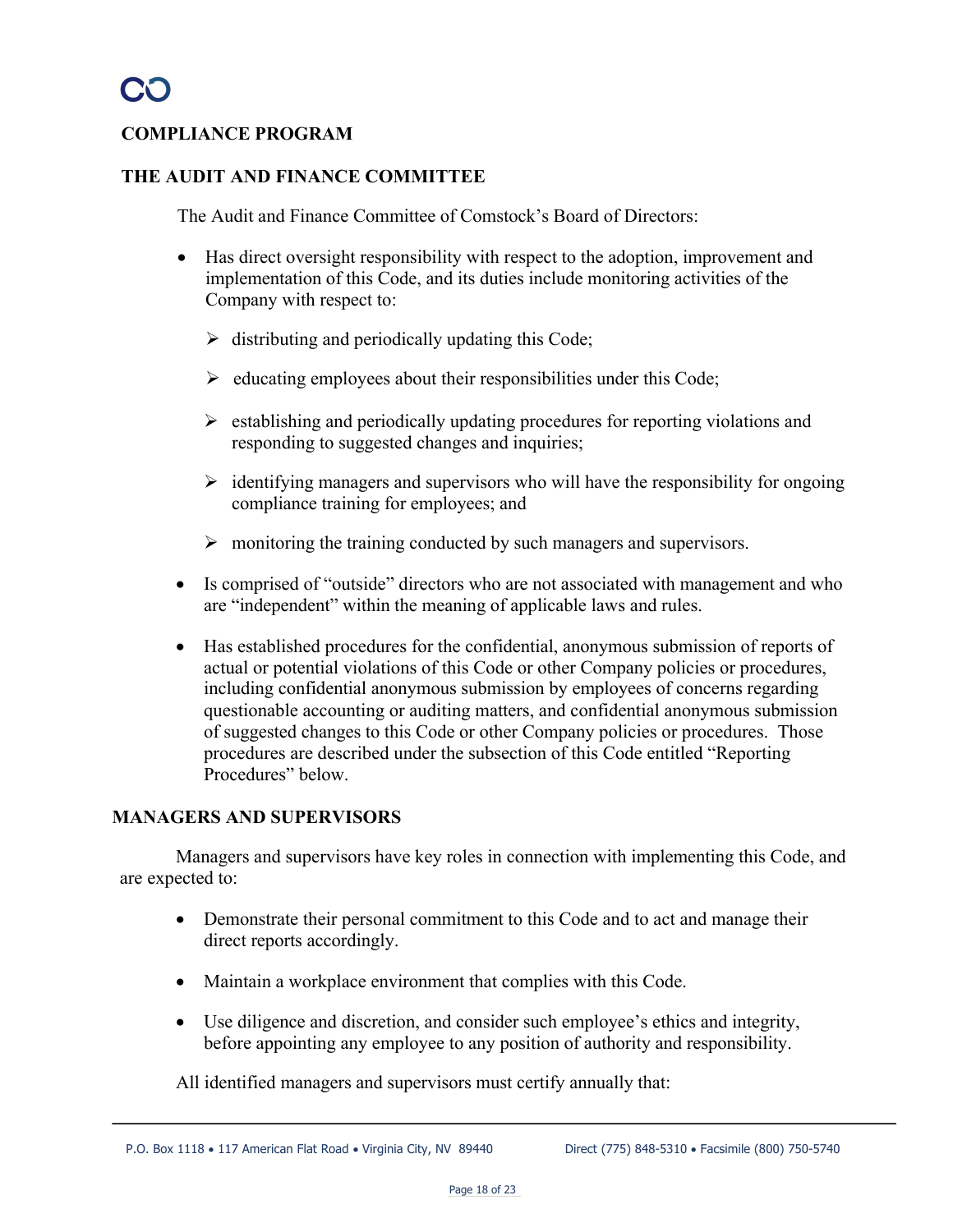- They have read and understand this Code.
- They have personally complied with this Code.
- They have monitored the acts or omissions of their direct reports for compliance with this Code.
- They have brought this Code to the attention of everyone under their supervision whose act or omission could reasonably be expected to contribute to a violation of this Code.
- They know of no violations of the Code (or have described any known violations).
- They have created (and maintain) a record as to compliance training.

#### **ALL EMPLOYEES, DIRECTORS AND OFFICERS**

All must comply with the letter and spirit of this Code and Company policies and procedures, and must promptly communicate to the appropriate Company authority any suspected violations.

#### **REPORTING PROCEDURES**

All actual or potential violations of laws, this Code or Company policies or procedures may be reported to any of the following:

• To counsel for the Company at:

Clyde W. Tinnen Foley & Lardner LLP 777 East Wisconsin Avenue Milwaukee, WI 53202-5306 (414) 297.5026 office (203) 654.1309 mobile ctinnen@foley.com

• To the Audit and Finance Committee (which may be submitted anonymously to the Chair of such Committee, including any concerns regarding questionable accounting or auditing matters):

William J. Nance Century Plaza Business Center 2025 Avenue of the Stars, Los Angeles 90067 (310) 502-0620 mobile bn@plazaprinters.com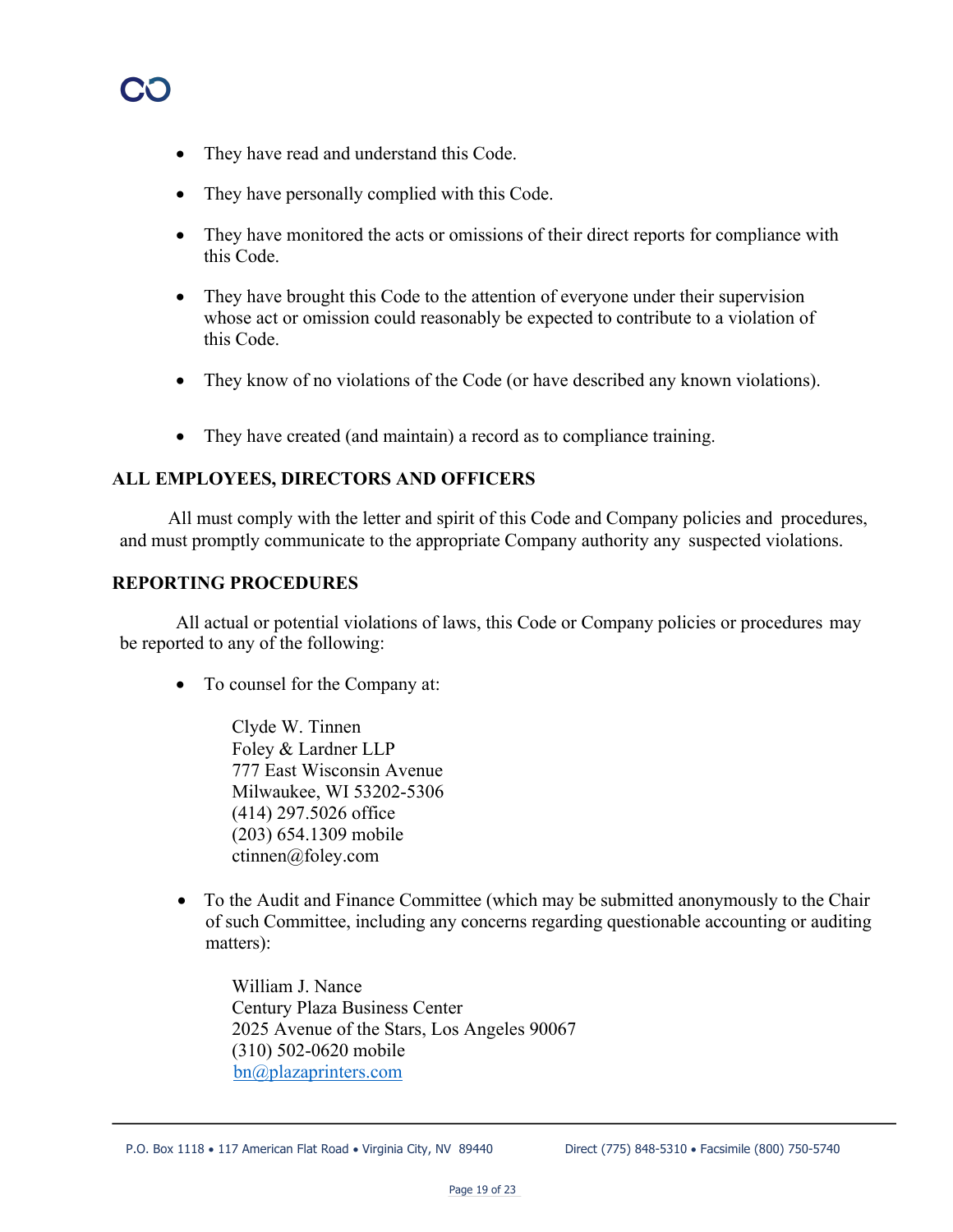Confidential, anonymous submission of reports of actual or potential violations of this Code or other Company policies or procedures, including confidential anonymous submission by employees of concerns regarding questionable accounting or auditing matters, and confidential anonymous submission of suggested changes to this Code or other Company policies or procedures, may be made to the Audit and Finance Committee at the address above.

#### **INVESTIGATIONS AND EMPLOYEE PROTECTION**

The Audit and Finance Committee or counsel for the Company, as appropriate, will investigate all reports of actual or potential violations of this Code.

No director, officer, employee, contractor, subcontractor, agent or other representative of the Company shall discharge, demote, suspend, threaten, harass or in any other manner discriminate against an employee in the terms and conditions of employment because of any lawful act done by the employee:

- To provide information, cause information to be provided or otherwise assist in an investigation regarding any conduct that the employee reasonably and in good faith believes constitutes a violation of law, or any provision of law relating to fraud against stockholders, when the information or assistance is provided to or the investigation is conducted by (i) a regulatory or law enforcement agency, (ii) any member of Congress or any committee of Congress or (iii) a person with supervisory authority over the employee (or such other person working for the Company who has the authority to investigate, discover or terminate misconduct).
- To file, cause to be filed, testify, participate in or otherwise assist in a proceeding filed or about to be filed (with any knowledge of the Company) relating thereto.
- To report in good faith any actual or potential violation of this Code or Company policies or procedures.

#### **DISCIPLINARY ACTION**

Violation of this Code will lead to disciplinary action. Discipline could include:

- Forfeiture (including a requirement to return or pay over to the Company) of previously vested or paid equity, bonus or incentive compensation or realized gains on such equity compensation.
- Forfeiture or loss of unvested, unearned or earned but unpaid equity, bonus or incentive compensation.
- Non-receipt of or exclusion from future salary or wage increases or future awards of equity, bonus or incentive compensation.
- Elimination of or reduction in duties, responsibilities and authority, and concomitant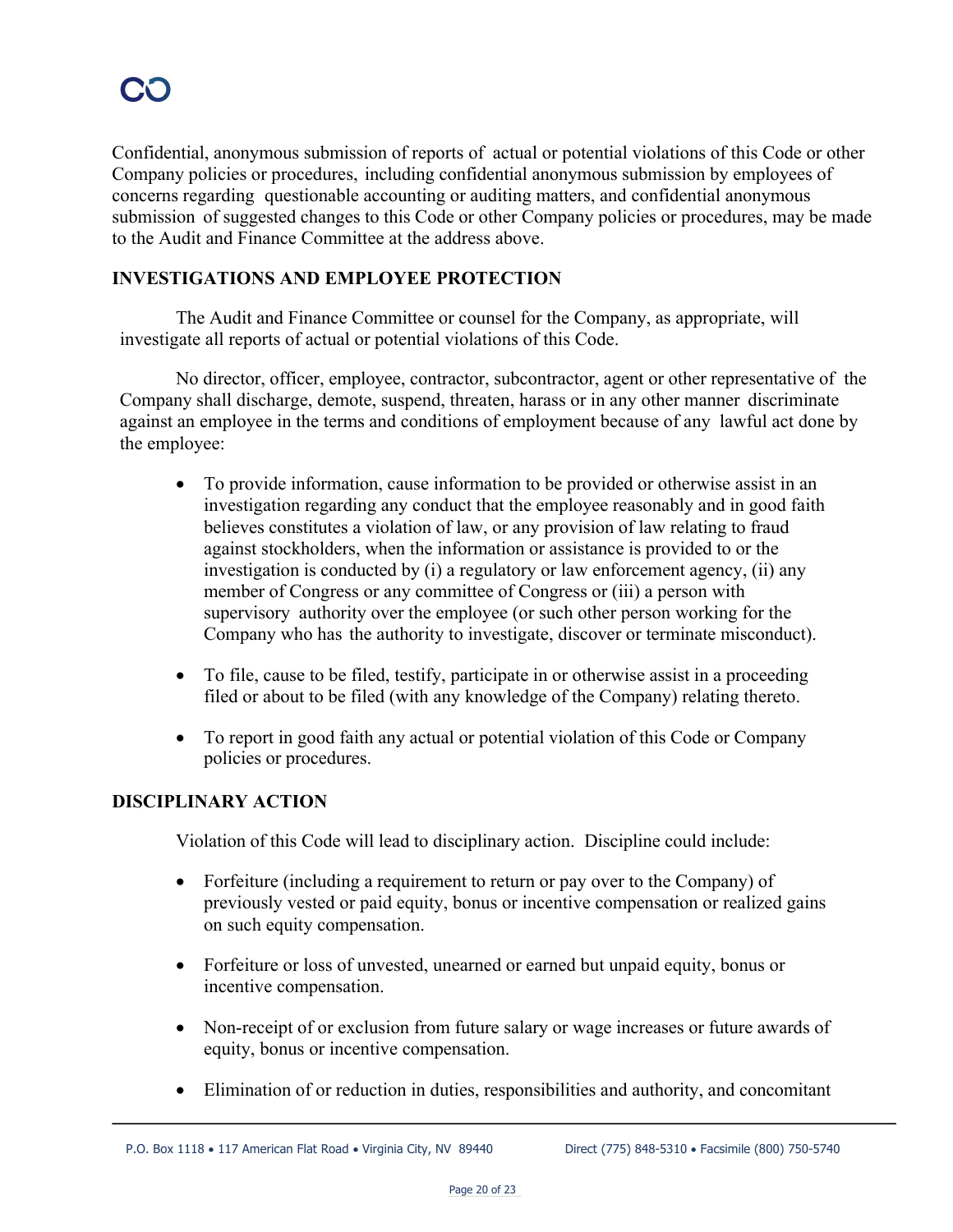reduction in salary or wages.

- Receipt of a letter of reprimand or censure, with a copy filed in the personnel file.
- Reassignment to a different work location, in the same or a different facility.
- Reimbursement of the Company and third parties for all losses, damages, expenses or penalties incurred by the Company or third parties.
- Suspension or termination of employment.
- Loss of indemnification protection to which you may be otherwise entitled.
- Commencement of a lawsuit or other proceeding to recover damages or enjoin acts or omissions.
- Referral of any matter to governmental or regulatory authorities, in the case of violations of the Code that involve illegal behavior.
- Any other action that the Company deems necessary or appropriate.

Discipline may also be imposed in situations that violate the spirit of this Code but that are not specifically addressed in this Code or any Company policy or procedure. An employee who knowingly makes false allegations will be subject to discipline, up to and including termination of employment, in accordance with Company policies and procedures and applicable law. In addition, the Company will not indemnify any employee making such a false allegation to the fullest extent permitted by applicable law.

#### **WAIVERS AND AMENDMENTS**

In exceptional circumstances, a waiver of this Code may be granted:

- For executive officers or directors, only by Comstock's Board of Directors or Audit and Finance Committee. Each such waiver will be disclosed as required by law or applicable stock exchange rules (including, to the degree required by the Listing Market's rules, in an SEC Form 8-K within four (4) business days after the occurrence of the event (and if the event occurs on a Saturday, Sunday or holiday on which the SEC is not open for business, then the four (4) business day period shall begin to run on, and include, the first business day thereafter)).
- For other employees, only by the Chief Executive Officer. Each such waiver shall be promptly reported to the Audit and Finance Committee.

Amendments to this Code must be approved by Comstock's Board of Directors, and amendments of the provisions in this Code applicable to the Chief Executive Officer and the senior financial officers will also be promptly disclosed to the extent required by law or stock exchange rules.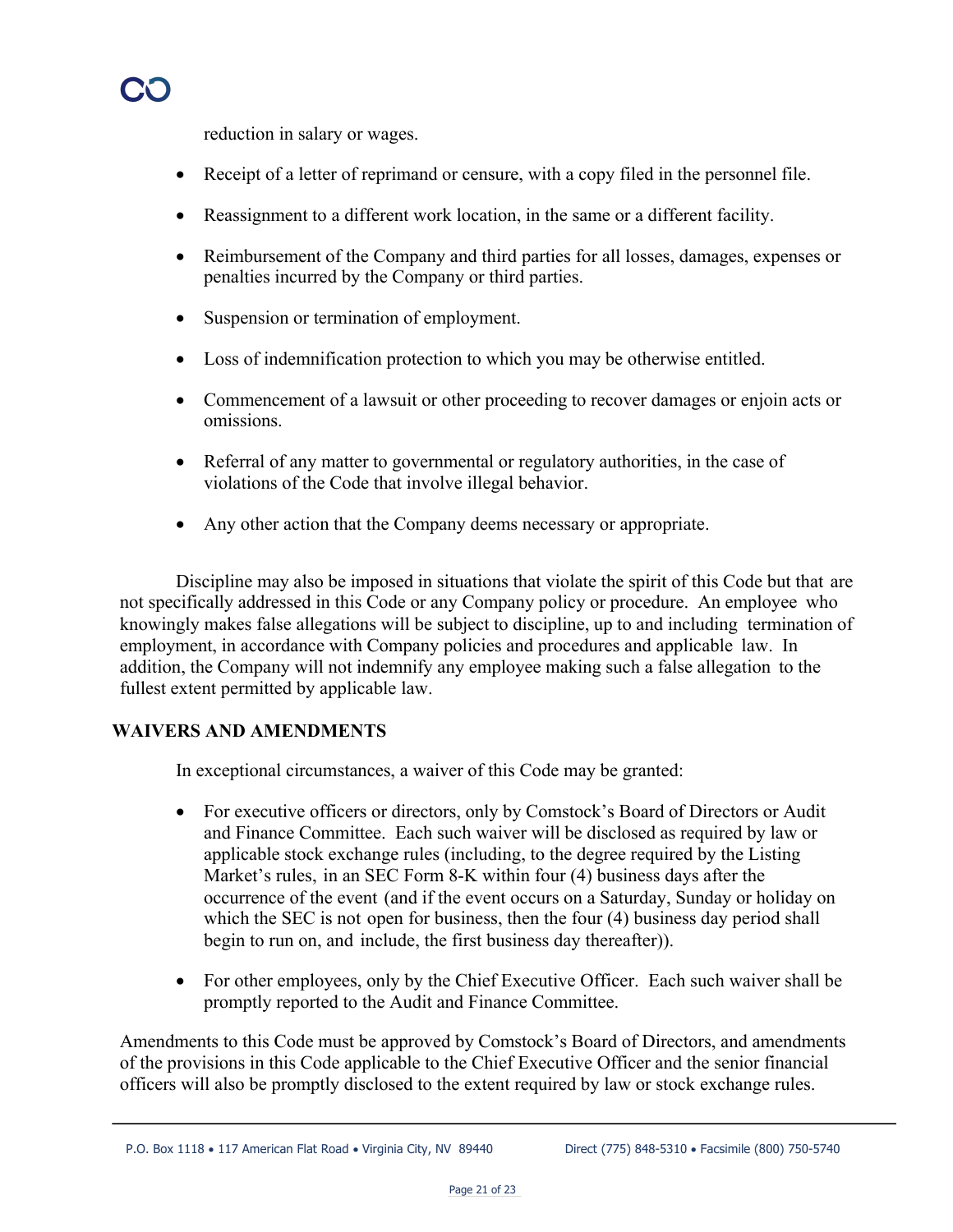#### **CODE OF ETHICS FOR CHIEF EXECUTIVE OFFICER AND SENIOR FINANCIAL OFFICERS**

Attached to this Code is a Code of Ethics for the Chief Executive Officer and Senior Financial Officers, which is incorporated herein and shall apply to the officers covered thereby in addition to the requirements of this Code.

#### **WEBSITE**

This Code of Conduct shall be placed on the Company's website. This Code was adopted by the Comstock Board of Directors on December 27, 2010 and revised on December 31, 2021.